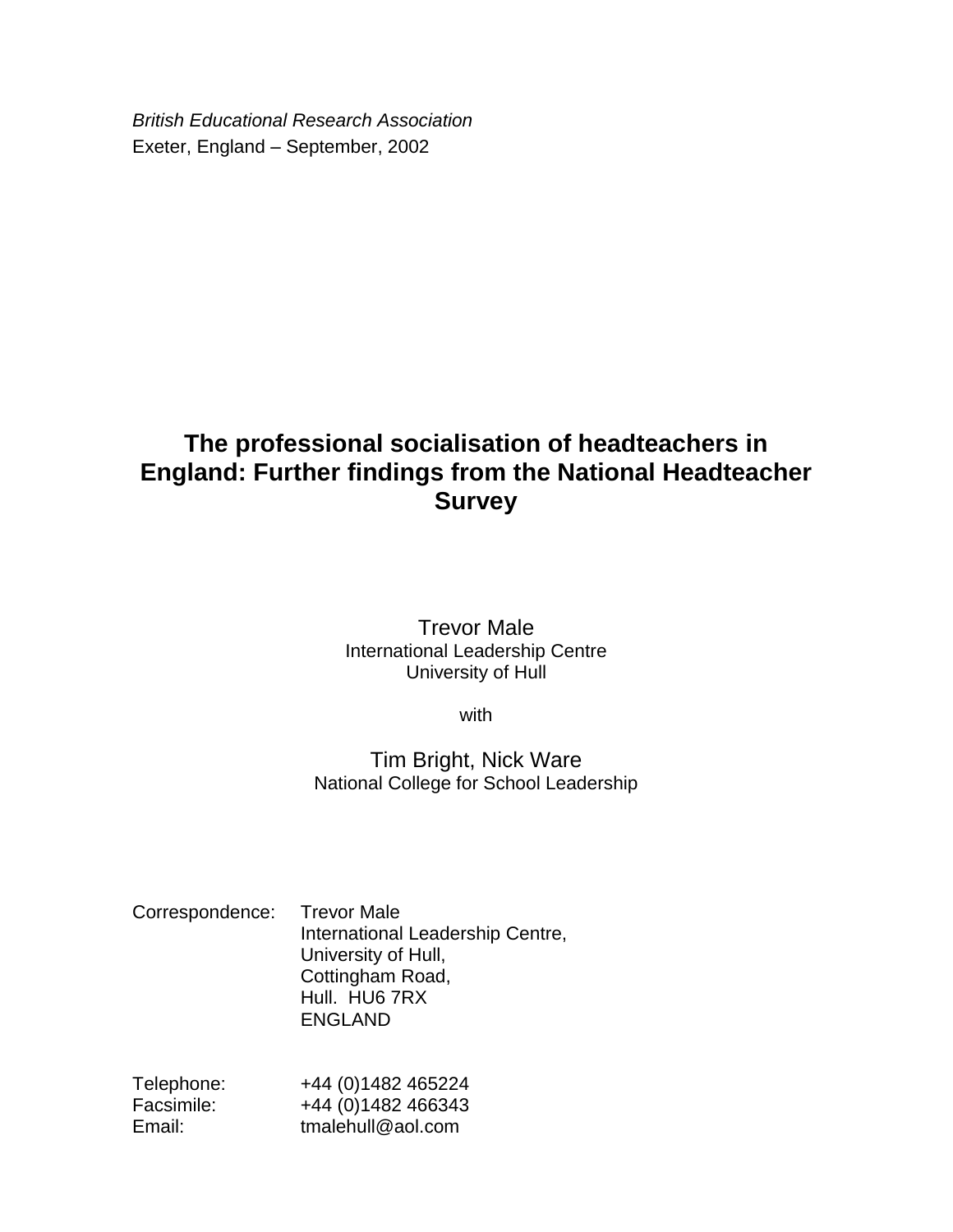# **The professional socialisation of headteachers in England: Further findings from the National Headteacher Survey**

**Trevor Male**, International Leadership Centre, University of Hull **Tim Bright** and **Nick Ware**, National College for School Leadership

#### **Abstract**

This paper reports on a further investigation of data first accumulated through a national survey of headteachers conducted in 1999. The survey was conducted by means of a self-completion postal questionnaire with a stratified random sample of 10 per cent serving headteachers in England, totalling 2285 potential respondents in all. Completed returns were received from 1405 headteachers, an overall response rate of 62 per cent. Initial findings from the survey have subsequently been published as conference papers and journal articles (Male, 2000; Male and Hvizdak, 2000; Male and Male, 2001, Male 2001).

The survey primarily sought to establish the respondents' perceived state of readiness for the demands of the headteacher position in a number of job categories and competencies. A secondary aim was to allow respondents to attribute reasons to their state of readiness where they perceived it to be adequate or better. A third aim was to seek opinion from the respondents as to what provision and support would be beneficial to headteachers in their first two years in post.

This further investigation has been commissioned by the National College for School Leadership and has been conducted by the original author, aided by two serving headteachers who have been appointed as research associates by the college during the period January to July of 2002.

### **Introduction**

Earlier work by the principal author had produced data which seemed to suggest that beginning headteachers were not fully prepared for the role, particularly in being able to deal with the transition to the formal leadership position that was integral to the concept of the post (Male, 1996; Daresh and Male, 2000; Male and Merchant, 2000). The induction and transition of headteachers into the profession is of great concern, especially if there are particular events and/or circumstances that either encourage or discourage capable educators from seeking the position. Socialisation theory, which conceptualizes the manner in which new members of an organization deal with the realities of the job, has been touted as a useful way to capture how new principals are inducted into the profession.

Merton (1963) distinguishes between two overlapping phases of the socialisation of the new leader to the school, organisational and professional. Organisational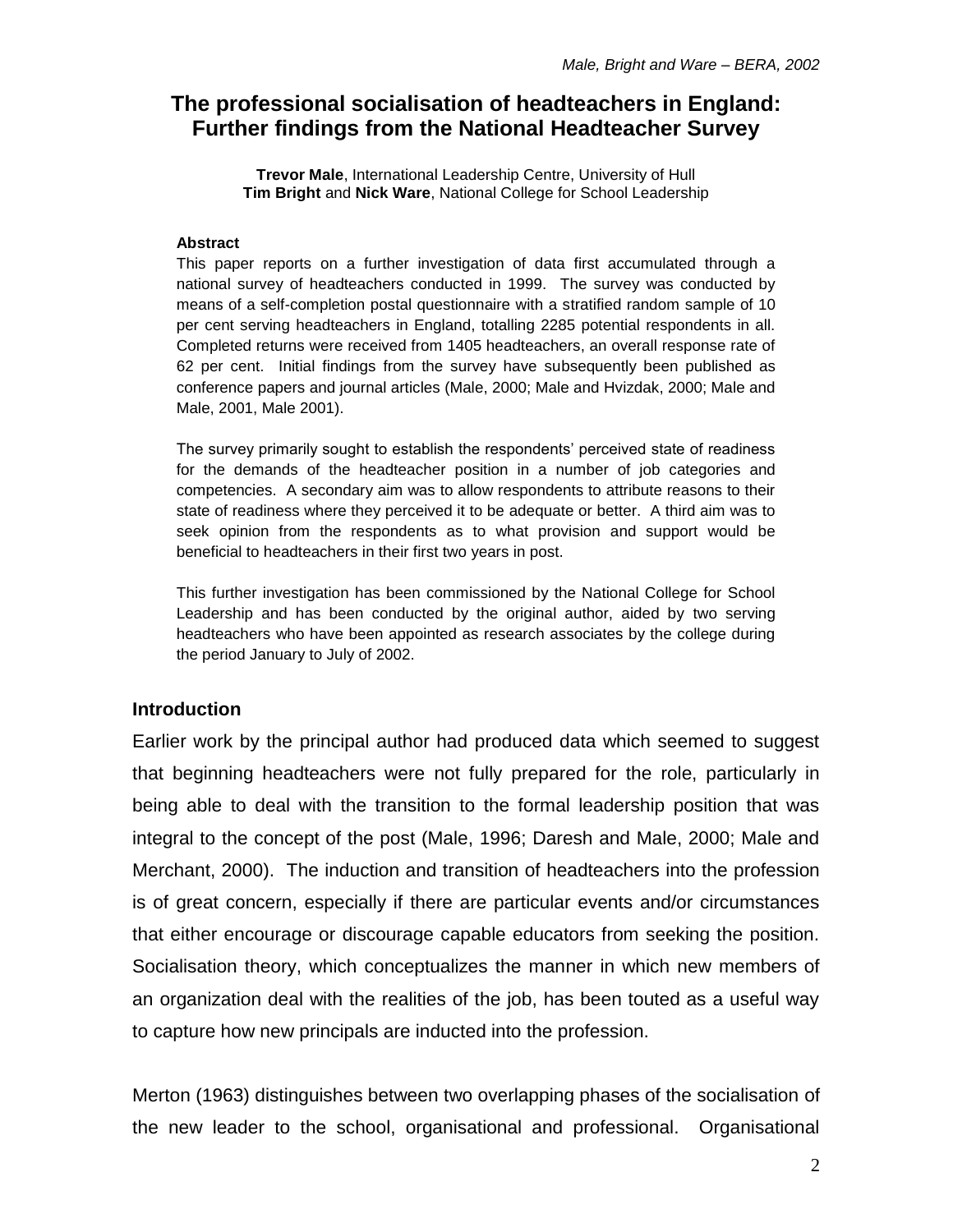socialisation is the process by which one learns the knowledge, values and behaviours required to perform a specific role in a particular organisation; professional socialisation involves learning what it is to be a headteacher. In examining these processes Weindling (2000: 1) suggests that organisational socialisation can only, by definition, take place after appointment whilst professional socialisation can be learnt, at least in part, prior to taking up role and, for that reason, it becomes important to study the preparation period prior to headship.

The process of professional socialisation does continue into headship, however, as Duke argues:

School leaders do not emerge from training programs fully prepared and completely effective. Their development is a more involved and incremental process, beginning as early as their own schooling and extending through their first years on the job as leaders. Becoming a school leader is an ongoing process of socialisation. (Duke, 1987: 261)

The early stages of headship tend to be dominated by organisational issues and require considerable learning on the part of the new headteacher as they encounter the people and the organisation and attempt to focus on rational interpretations and understandings that people construct (Hart, 1993). This is a period which Louis (1980) called 'sense-making' and is one that lasts for approximately the first six months in post (Gabarro, 1987).

The process of professional socialisation also continues throughout this same period, however, and is often characterised by 'surprise' (Louis, 1980) where there is considerable difference between the job as expected and as experienced. The surprises for new headteachers emerging from the empirical data of Draper and McMichael (1998), for example, were categorised in terms of role perceptions, the majority of which had not eliminated the 'shock' of the actual job. More than half of new headteachers featuring in the research were surprised to find, for example, that procedures that had worked for them in their previous school did not work in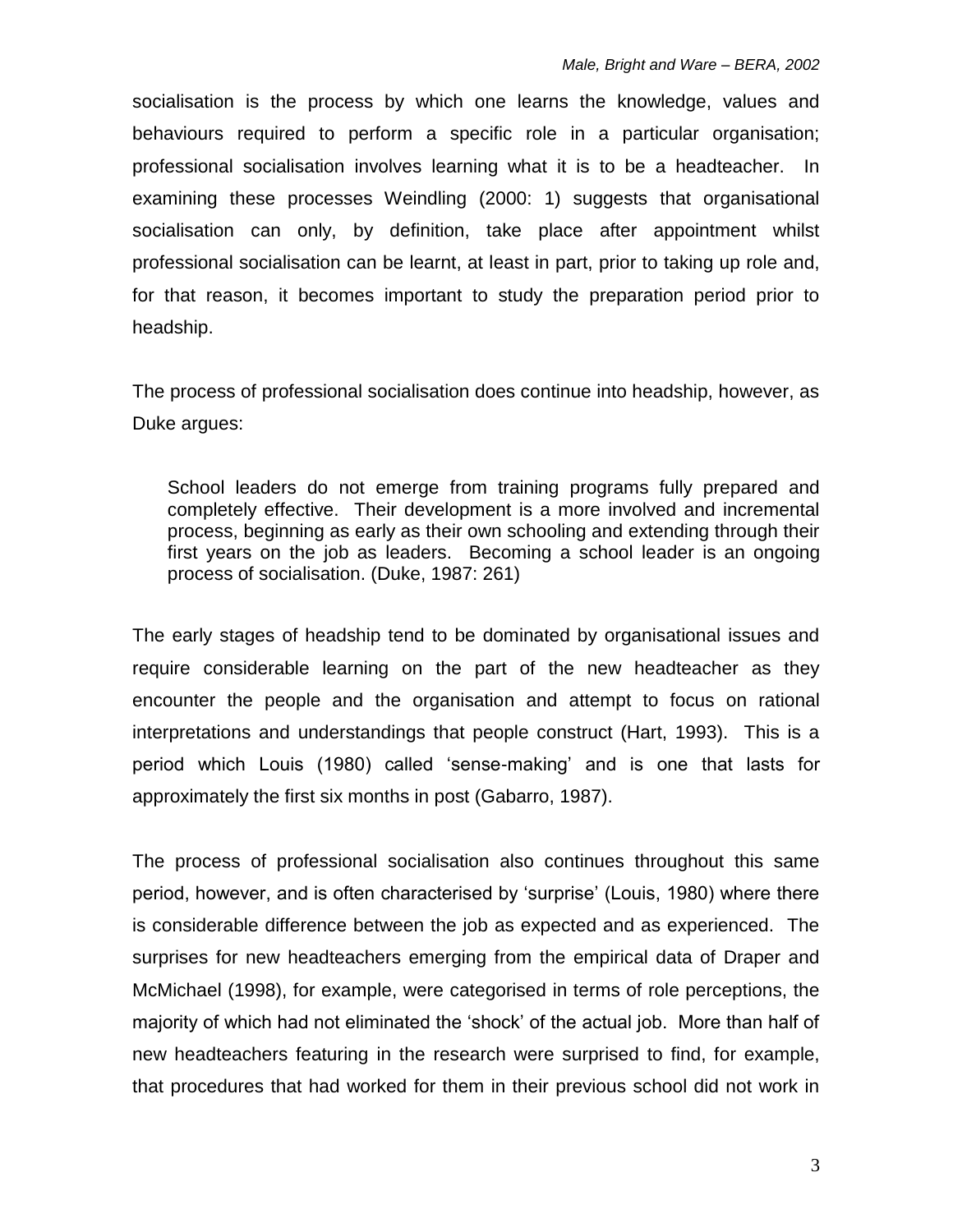their new school, whilst a majority were surprised by the respect given to them (Draper and McMichael, 1998: 207-8).

Researchers have attempted to understand this transition as new principals are inducted into the profession. Recent examples include empirical data dealing with the perceptions of new principals about what they gain and lose by taking on the role (e.g., Draper and McMichael, 1998), the surprises of the job (e.g., Daresh and Male, 2000), and the stages of professional socialisation they experience (e.g., Weindling, 2000). This paper continues that work by exploring the issues of professional socialisation for English headteachers that emerge from the data gathered for the National Headteacher Survey.

### **The National Headteacher Survey**

The impetus for the survey conducted by the first author in 1999 came from the relative paucity of research and empirically based investigations into the nature of headship in the United Kingdom. The intention was to establish a body of data which could inform future policy and practice, particularly in the preparation and continuing professional development of headteachers.

Interest in the headship during the later stages of the twentieth century had sprung from the HMI report 'Ten Good Schools' which had identified the quality of leadership exhibited by the headteacher as central to the success of the school (Department of Education and Science, 1977: 36). Despite the fact that by definition the HMI report was a small scale non-representative study, much emphasis was laid on this report by government and led the department to commission a survey of training provision (Hughes *et al*, 1981), a project on the selection of secondary school headteachers (Morgan, Hall and Mackay, 1983) and to fund the National Development Centre for Schools' Senior Management Training at Bristol (Bolam, 1986). A Leverhulme Trust funded investigation into the nature of secondary school headship followed in 1986 and was prompted by the "absence of an empirical foundation for descriptions of secondary headship in Britain in the 1980s" (Hall, Mackay and Morgan, 1986: 4).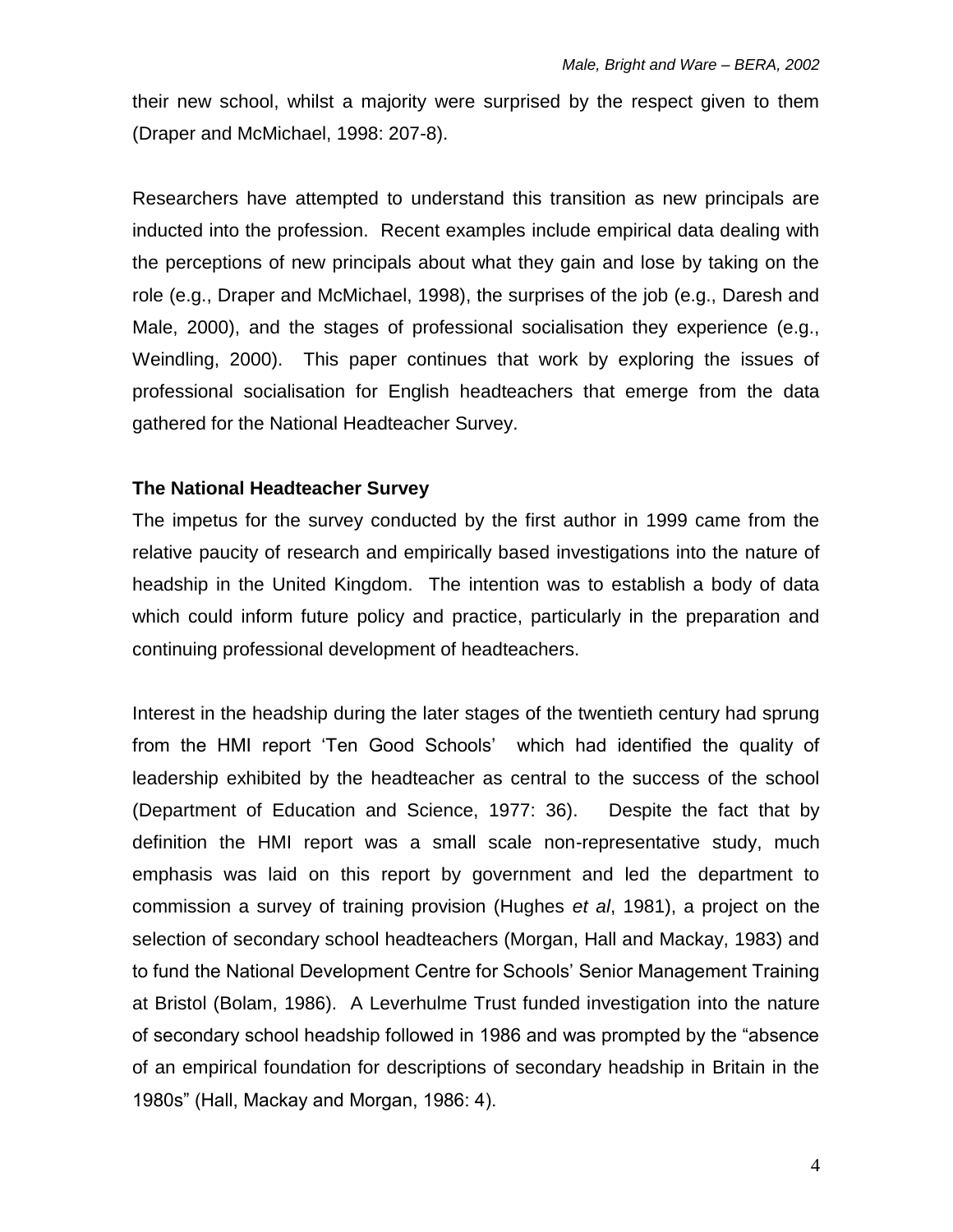Early research into the nature of headship almost exclusively concentrated on the secondary sector and tended to be mostly qualitative in nature, focused on small numbers of the headteacher population. Representative surveys were few in number, with the exception of the study by National Foundation for Educational Research (NFER) which used a variety of data collection techniques including interviews with newly appointed secondary headteachers during their second term in post, case studies and a questionnaire survey which was distributed (in the winter of 1983) to 304 headteachers who had been in post between three and eight years and to all the other 233 headteachers (summer 1984) who had been appointed at the same time as the first interviewees (Weindling and Earley, 1987). In its totality the NFER study, remains the most substantive piece of research on headship. With the largest sample size (around 600 serving headteachers), and by making use of a combination of research techniques, it provides us with the largest body of evidence to date, albeit confined to secondary school sector. Similarly Jones (1987) also studied the experiences of secondary school heads and received 400 responses to her postal questionnaire sent to 500 members of the Secondary Headteachers Association in two regions of the country. She attributes the quality of the responses and the high response rate to the fact that she was a serving head, something which allowed her colleagues to offer observations "more honest and less defensive than the kinds of comments Headteachers normally make in public" (Jones, 1987: 55).

Research into primary headship has been even more limited with no major study into the primary school headship, despite the fact that there are over 20,000 post holders in England and Wales (Southworth, 1995: 1). The studies that have emerged are largely small scale descriptive studies involving small numbers of heads and of short duration projects (e.g. Clerkin, 1985 and Harvey, 1986), investigating the way subjects spent their time which provide "a very narrow and limited view of headship" (Southworth, 1995: 1). Southworth's study, whilst offering depth, also falls into the pattern of small numbers reliant upon semi-structured interviews conducted in face to face sessions and is perhaps typical of the pattern of research to be found in this period (e.g. Lomax, 1996; Male, 1996).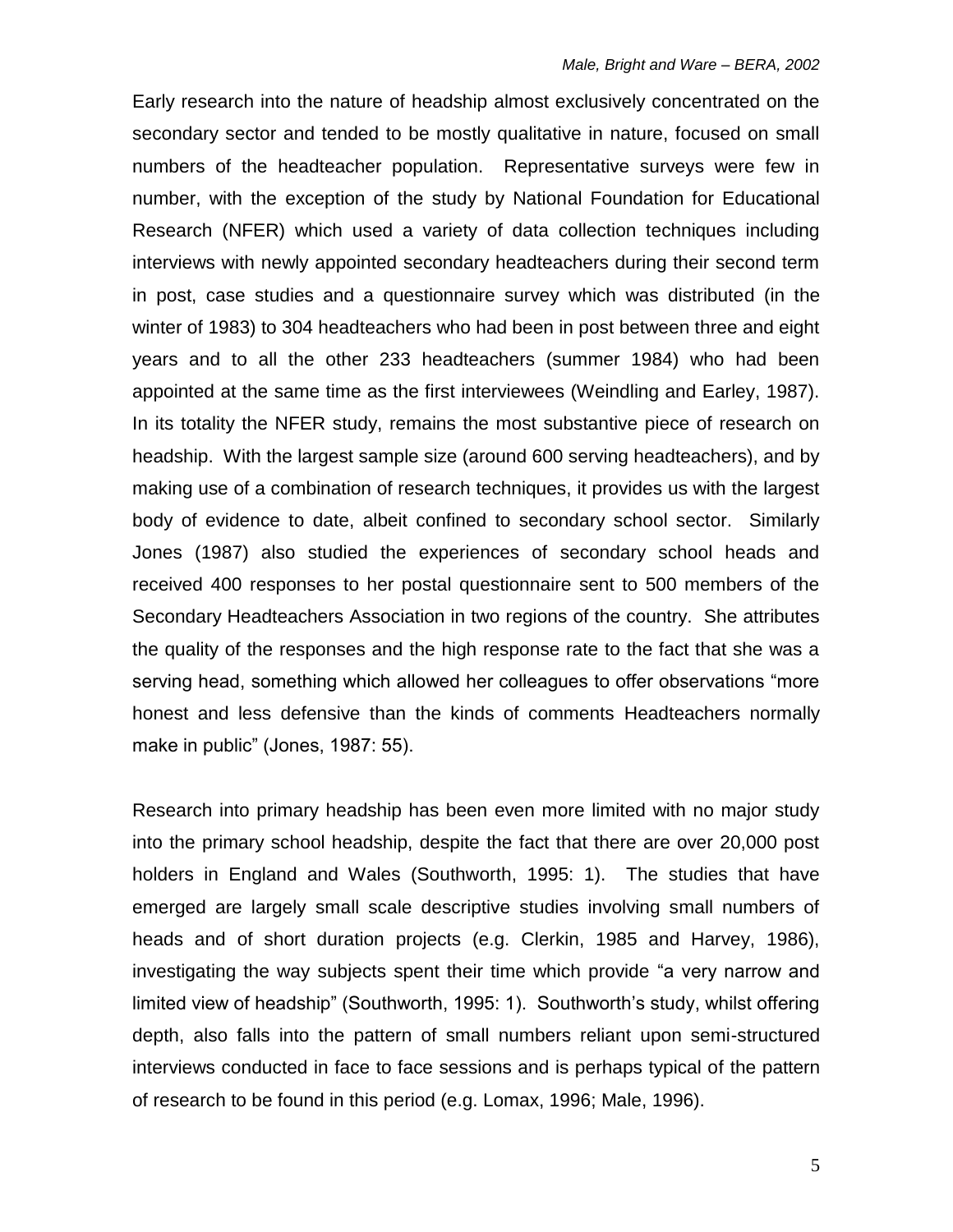Also significant is that little research had been undertaken into the nature of headship since the introduction of LMS in the 1988 Education Reform Act, particularly with a view to examining the potential or real changes to role caused by this major change to the organisation of the nation's education system. Southworth (1995) is an exception here in that he deliberately set out to examine this phenomenon through careful selection of his subjects, each of which had been in post long enough to have experienced both regimes. One study, commissioned by the National Association of Headteachers and jointly funded by the Leverhulme Trust sought to investigate the changes wrought by the new legislation, in particular the effect on children's education (Bullock and Thomas, 1997). Although revealing of the impact of LMS, the project took a very broad view of the changes caused by the legislation and reported on the headship only incidentally.

Government sponsored research in this field has either been a by-product of other services or remain unpublished. Potentially rich sources of government data have not reported on the nature of headship itself, although many interesting statistics have emerged from the work of departmental and non-departmental government bodies. Statistics on education are published annually by the DfES annually, for example, as is the report of Her Majesty's Chief Inspector (HMCI). Neither publication focuses on nature of headship itself, however, and both need separate analysis and interpretation for those seeking to inform themselves on developments in headship. Where empirical research was commissioned by government agencies the data or findings have generally not been made available for public scrutiny. Two major investigations during the late 1990s into the NPQH and one into Headlamp remain unpublished, for example, although a resumé of the Ofsted findings from the inspection into the first seven cohorts of NPQH and the induction of new headteachers was contained in the HMI report on leadership and management training for headteachers (Office for Standards in Education, 2002). These findings were not available, however, at the time this survey was being designed. Similarly the TTA, which was responsible for headship training and development from 1994-99, did not publish any of its findings from a wealth of data that has been collected as a by product of its activities in the field during this time. Despite the fact that all Headlamp funded activities have to be evaluated by the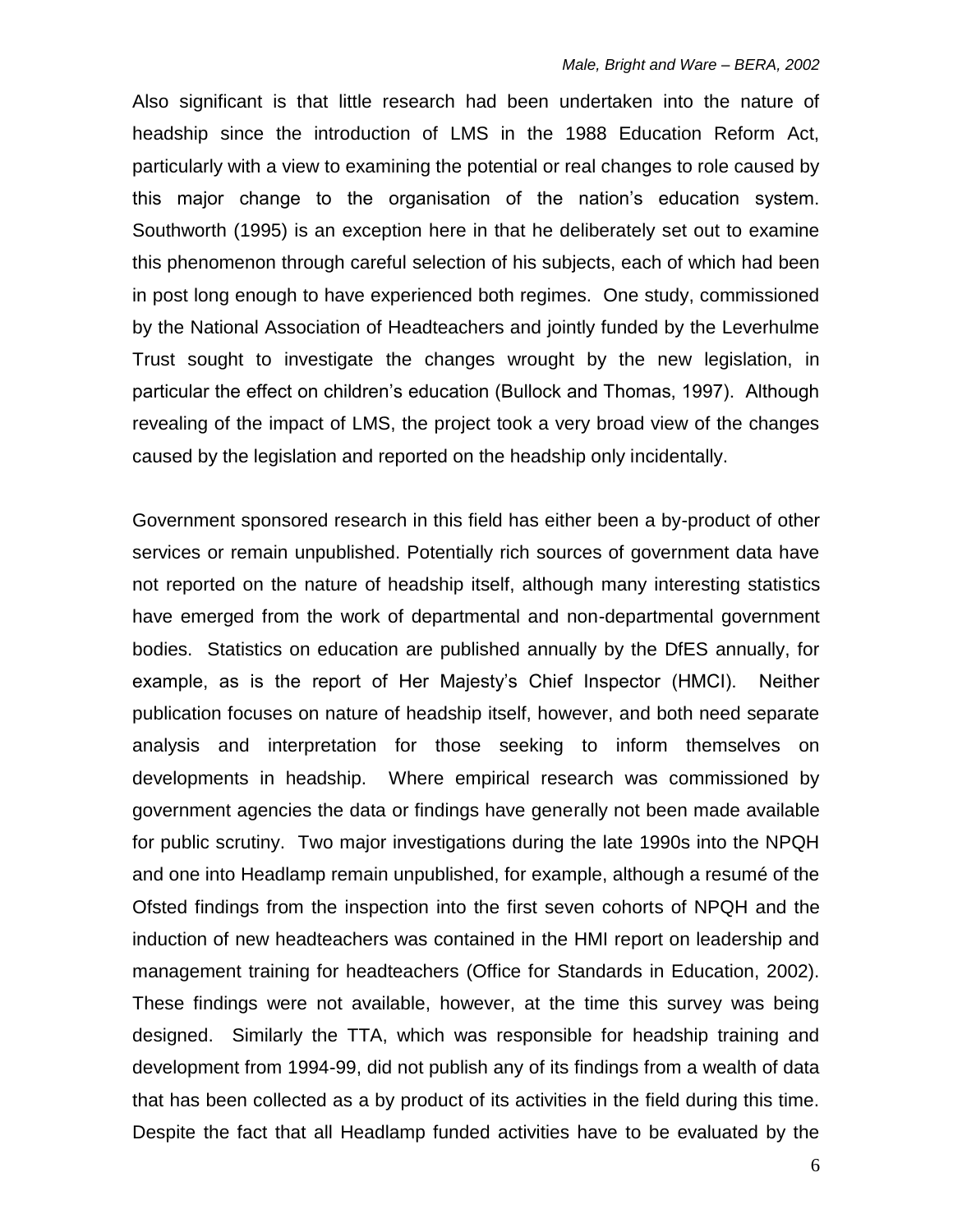participant, for example, none of this data has ever been made available and we have no feedback on the reviews of the training provision and assessment processes which were systematically conducted by the TTA as a part of its quality control procedures. It is difficult to ignore the irony of two government agencies, charged with inspecting and promoting the education system, failing to report on their own activities.

What has emerged in the way of government sponsored empirical research during the later stages of the twentieth century was the report of the School Management Task Force which included the results of a national audit of training (School Management Task Force, 1990) and the contribution of all departmental and nondepartmental government bodies to the Parliamentary Select Committee for Education and Employment investigation into the role of headteachers (House of Commons Select Committee, 1998). Contained in two volumes, the Select Committee report contains a wealth of primary data, evidence and opinion from all government education bodies and from other groups and individuals as well as the findings and conclusions of the committee itself. Consequently, the report contains the most up to date and comprehensive evidence and opinion of the nature of headship that can be found in recent times. The report is ostensibly the only coherent source of government statistics and opinion on the headship that has emerged to date.

It was against this backdrop of insubstantial data sources that the current study was conceived. The timing of the survey aimed to precede the anticipated effects of the National Professional Qualification for Headship (NPQH). At the time the survey closed only 403 candidates (just under 2 per cent of the population of headteachers) had taken part in the NPQH since its introduction in 1997 (through voluntary participation in the trials, pilot and initial cohorts of the programme). The total of respondents to this survey included 54 (just under 4 per cent), however, who had been participants on the new qualification, although there was no clarity as to whether they had achieved the qualification before or after they had become a headteacher (an option at the time). The government has now made provision for the NPQH to become mandatory and plans are now in hand for that regulation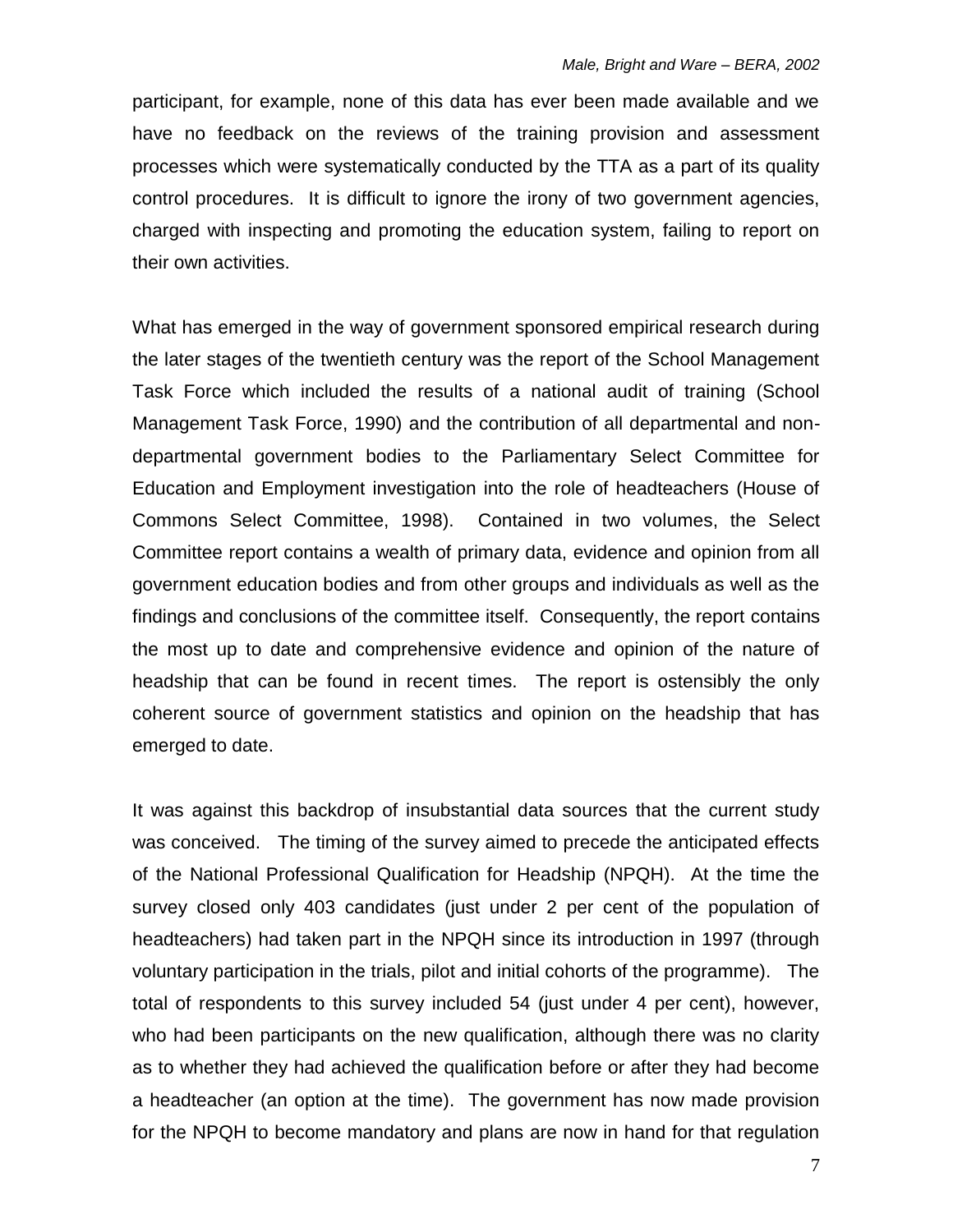to enacted by 2004 (Department for Education and Skills and National College for School Leadership, 2002). This survey provides the last set of data, therefore, where the majority of beginning headteachers had no formal programme of preparation for the role.

### **The Questionnaire**

The questionnaire was in four parts. In Part 1 respondents were asked to provide details about training and experience prior to and since assuming headship. They were asked to list the year in which they were awarded Qualified Teacher Status (QTS) and then indicate any award-bearing courses and professional development programmes they had attended, as well as any other work experience they had carried out.

In Part 2 of the questionnaire, respondents assessed their level of readiness for headship and, where they felt they were adequately or well prepared, indicated whether they had attributed their perceived degree of readiness to training or experience, or some combination of both. They were asked first to refer to a list of 28 activities associated with headship. These activities were grouped into three categories. The categories, number of activities per category and examples of activities are given below:

- a) **Development of Skills** (18 activities) e.g. using student performance data to plan the curriculum; constructing timetables; conducting a meeting.
- b) **Formation of Values and Attitudes** (4 activities) e.g. behaving in ways consistent with own values, attitudes and beliefs; promoting ethical practices in the school; encouraging respect fro lifelong learning.
- c) **Increase of Knowledge** (6 activities) e.g. knowing and understanding how educational trends and issues influence organizational change; knowing and understanding the bsic principles that guide assessment and evaluation; knowing and understanding ways in which reflective practice develops healthy organizations.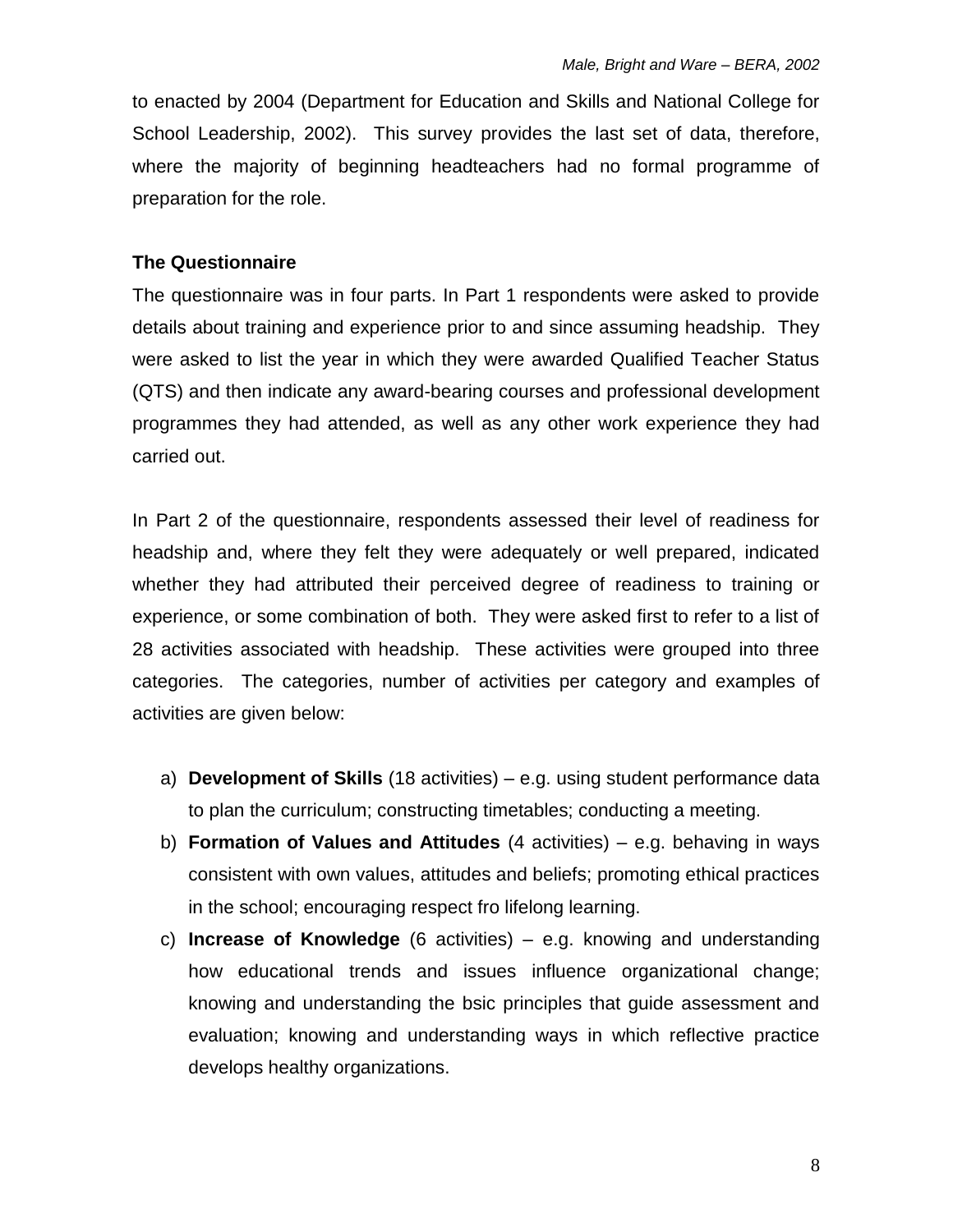Item selection for activities was based on related studies, relevant literature and expert advice received from serving headteachers and other relevant professionals.

Respondents utilised the following four-point scale to indicate how well prepared they considered they were to carry out each activity on taking up post: 1, Not at all prepared; 2, Inadequately prepared; 3, Adequately prepared; 4, Well Prepared. For each item rated 3 or 4, respondents were asked to indicate their mode of preparation, using a second, five point scale: 1, Training only; 2, Mostly training; 3, Equally training and experience; 4, Mostly experience; 5, Experience only.

In Part 3 of the questionnaire, participants were asked to provide qualitative responses to two open-ended questions which sought to elicit comments ad suggestions for improving preparation for headship:

- 1. What do you think would help first-year headteachers to be more effective?
- 2. What level of support would be helpful during the first two years of headship?

Respondents could cite as many examples as they chose. Respondents were also invited, through a third question, to provide any additional comments.

In Part 4 of the questionnaire, respondents were asked to provide demographic information relating to ethnicity, gender, age and type of school. Confidentiality and anonymity were assured, therefore providing some degree of confidence to veridicality of responses.

### **The respondents**

The survey was targeted at headteachers of LEA Maintained Schools in England. 1405 responses to the questionnaire were received, giving a response rate of 62 per cent. This can be considered to be a very high response rate for a voluntary self-completion questionnaire by a group of respondents who, as serving headteachers, are considered to be one of the most elusive group of subjects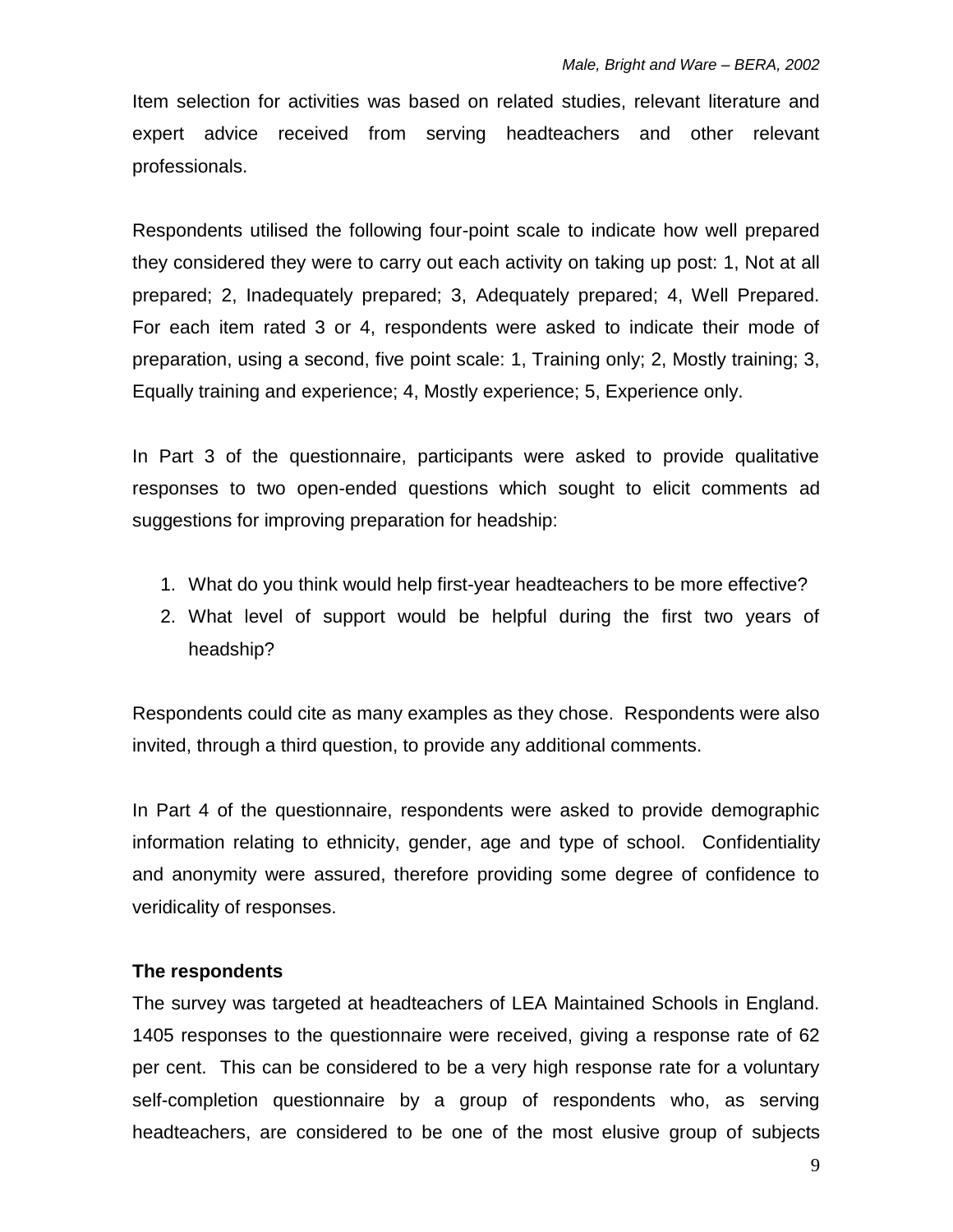(Cohen and Mannion, 1994). The number of respondents from each phase was: Secondary, 176; Primary, 1100; Special, 94. In addition 35 responses were received from headteachers of nursery schools, although these findings are not reported here.

The demographics of the study largely matched the profile of the headteacher workforce, where such statistics were available, with the single exception of the ratio of women to men. There were a greater proportion of women respondents (54 per cent) in the survey than within the entire headteacher population (49.5 per cent: 1997 figures – Department for Education and Employment, 1998: 28-29). Given the size of the sample responses (of those indicating gender, Women:  $n =$ 748; Men = 626), however, the results are still considered to be generalisable. There are no figures available to compare the ethnicity of the sample with that of the entire headteacher population. 99 per cent of the sample reported themselves as 'White' or 'Irish', with only a small proportion ( $n = 18$ ) of respondents indicating they were of a different ethnicity. Of these respondents there were four Black African, two Black Caribbean, one Black Other, four Indian, two Pakistani, one Bangladesh and one Chinese. In addition to these nationally recognised classifications two reported themselves as 'Mixed Race European' and one as 'Pomeranian'. The age range was from 28 to 63 years (see Table 1). Length of service ranged from three respondents in their first year of service to one who had completed 30 years in post.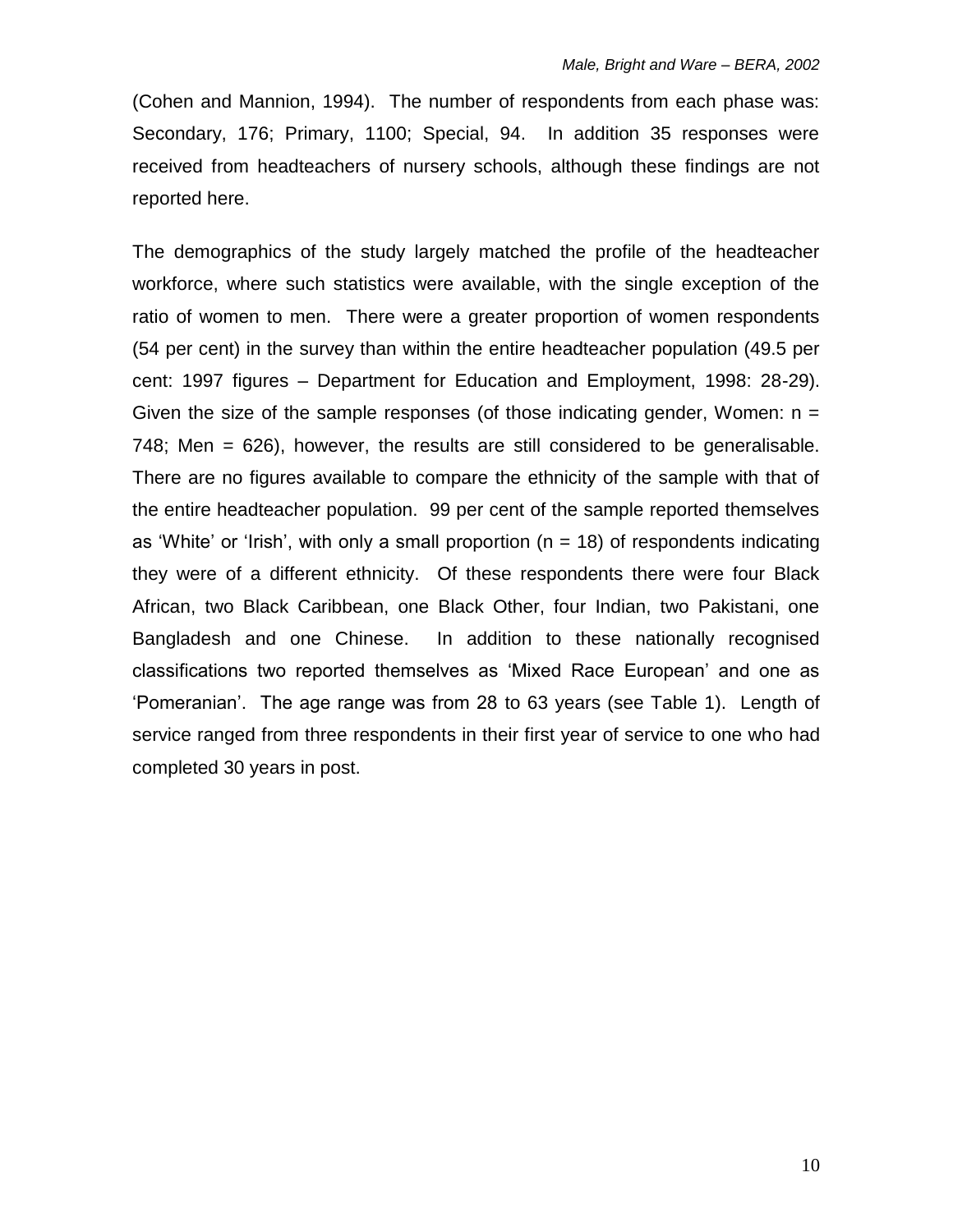| Table: 1<br><b>Biographical details of respondents</b> |                                         |                  |                                           |                  |                                           |                  |  |  |  |  |  |  |
|--------------------------------------------------------|-----------------------------------------|------------------|-------------------------------------------|------------------|-------------------------------------------|------------------|--|--|--|--|--|--|
|                                                        | Secondary<br>respondents<br>$N = 176$   |                  | Primary respondents<br>$N = 1100$         |                  | Special school<br>respondents<br>$N = 94$ |                  |  |  |  |  |  |  |
|                                                        | Mean<br>(Years)<br>and (SD)             | Range<br>(Years) | Mean<br>(Years)<br>and $(SD)$             | Range<br>(Years) | Mean<br>(Years)<br>and $(SD)$             | Range<br>(Years) |  |  |  |  |  |  |
| Age                                                    | 49.68<br>$\left(\text{sd } 5.22\right)$ | $39-62$          | 47.96<br>$\left(\mathrm{sd}\ 7.48\right)$ | 28-63            | 48.07<br>(sd 5.97)                        | $29-63$          |  |  |  |  |  |  |
| Age on Entry to Headship                               | 41.37<br>(sd 4.23)                      | $31 - 55$        | 39.20<br>$(sd\;6.45)$                     | 26-56            | 40.80<br>(sd 5.94)                        | $26 - 53$        |  |  |  |  |  |  |
| <b>Years in Education</b>                              | 26.60<br>(sd 5.57)                      | $13 - 40$        | 24.92<br>(sd 5.98)                        | $6 - 40$         | 25.37<br>$(sd\ 5.38)$                     | 12-38            |  |  |  |  |  |  |
| Years as a class teacher                               | 12.65<br>(sd 4.57)                      | $1 - 31$         | 13.83<br>$(sd\ 6.06)$                     | $2 - 35$         | 13.04<br>$\left( \text{sd } 5.42 \right)$ | $5 - 30$         |  |  |  |  |  |  |
| Years as a Deputy Head                                 | 5.87<br>(sd 3.11)                       | $0 - 18$         | 5.01<br>(sd 3.29)                         | $0 - 26$         | 5.55<br>(sd 3.59)                         | $0-19$           |  |  |  |  |  |  |
| Years as a Head                                        | 8.49<br>(sd 5.55)                       | $1-23$           | 8.91<br>$(sd\;6.22)$                      | $1-29$           | 7.71<br>(sd 5.89)                         | $1 - 22$         |  |  |  |  |  |  |

# **Findings**

### *The respondents*

Table 2 (below) indicates mean scores and standard deviations (sd) for headteachers' perceptions of readiness in the three areas of activity: development of skills, formation of attitudes and values, and increase of knowledge. It can be seen from the table that, as a group, the headteachers considered themselves to be inadequately prepared to adequately prepared for the three areas of activity, with mean scores for all groups of activities and respondents being closer to adequately prepared than inadequately prepared.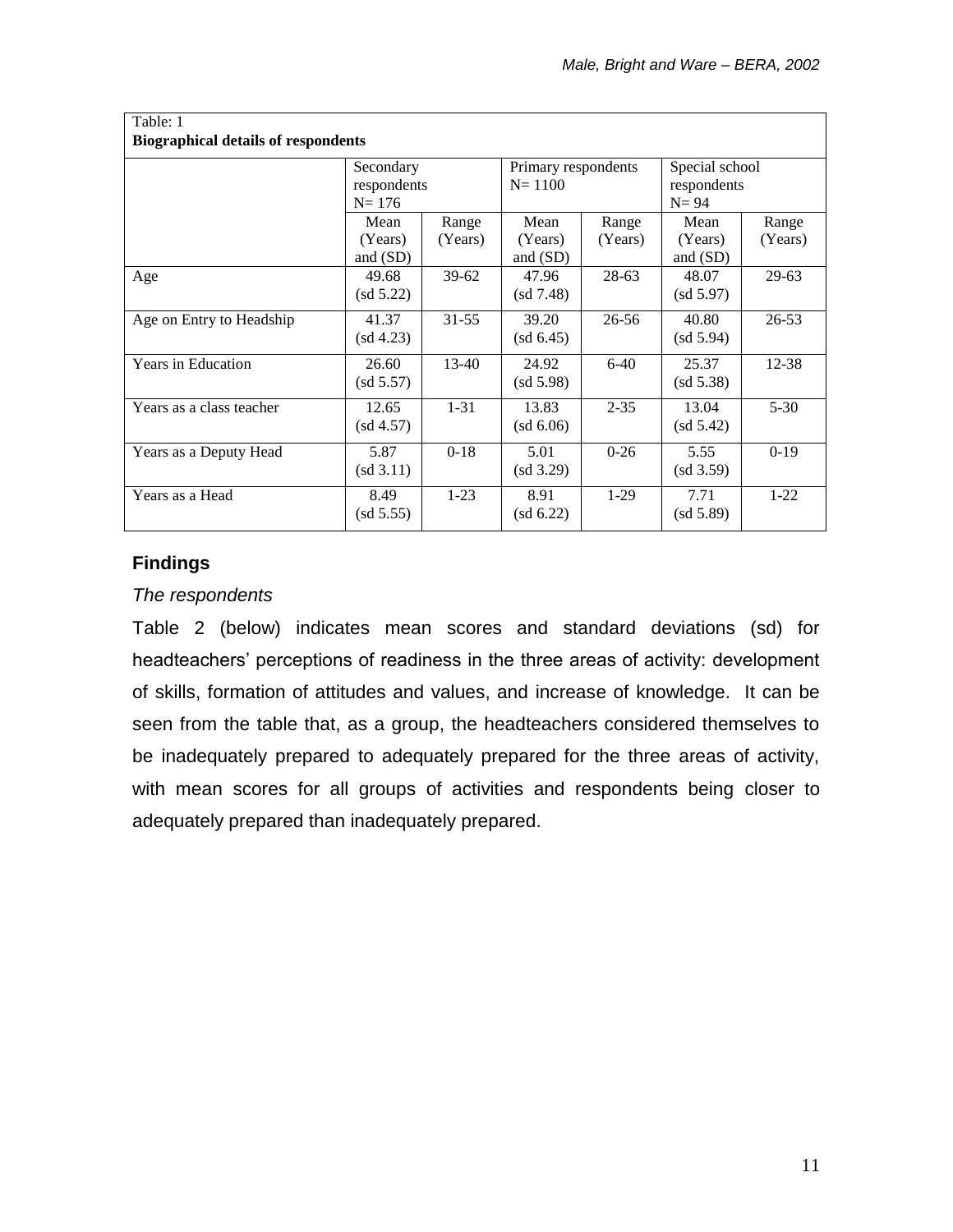| Table: 2<br><b>Perceptions of Readiness</b> |           |           |      |           |         |           |
|---------------------------------------------|-----------|-----------|------|-----------|---------|-----------|
|                                             | Secondary |           |      | Primary   | Special |           |
|                                             | Mean      | <b>SD</b> | Mean | <b>SD</b> | Mean    | <b>SD</b> |
| Development of Skills                       | 2.76      | 0.91      | 2.52 | 1.00      | 2.68    | 0.46      |
| Formation of attitudes and<br>values        | 2.91      | 0.83      | 2.88 | 0.77      | 2.91    | 0.65      |
| Increase of knowledge                       | 2.81      | 0.77      | 2.64 | 0.76      | 2.84    | 0.53      |

Note: 1 = Not at all prepared; 2 = Inadequately prepared; 3 = Adequately prepared; 4 = Well prepared

### *According to experience/inexperience as a deputy headteacher*

Table 3 (below) indicates mean scores and standard deviations for perceptions of readiness for the three areas of activity according to experience/inexperience as a deputy headteacher. Those whose experience was below the mean were considered 'inexperienced', those on or above the mean were considered 'experienced'.

| Table: 3<br>Perception of readiness according to experience/inexperience as a deputy headteacher |              |           |           |              |              |              |  |  |  |  |  |  |
|--------------------------------------------------------------------------------------------------|--------------|-----------|-----------|--------------|--------------|--------------|--|--|--|--|--|--|
|                                                                                                  | Secondary    |           |           | Primary      | Special      |              |  |  |  |  |  |  |
|                                                                                                  | Exprend      | Inexprend | Exprend   | Inexprend    | Exprend      | Inexprend    |  |  |  |  |  |  |
|                                                                                                  | $N=82$       | $N=94$    | $N = 319$ | $N = 673$    | $N = 35$     | $N=59$       |  |  |  |  |  |  |
|                                                                                                  | Mean         | Mean      | Mean      | Mean         | Mean         | Mean         |  |  |  |  |  |  |
|                                                                                                  | $&$ SD       | $&$ SD    | $&$ SD    | $&$ SD       | $&$ SD       | $&$ SD       |  |  |  |  |  |  |
| Development of Skills                                                                            | 2.81         | 2.72      | 2.61      | 2.59         | 2.63         | 2.68         |  |  |  |  |  |  |
|                                                                                                  | (sd 0.86)    | (sd 0.94) | (sd 0.87) | (sd 1.12)    | (sd 0.45)    | $(sd\;0.69)$ |  |  |  |  |  |  |
| Formation of attitudes and                                                                       | 2.91         | 2.91      | 2.96      | 2.96         | 3.00         | 2.80         |  |  |  |  |  |  |
| values                                                                                           | $(sd\;0.85)$ | (sd 0.82) | (0.77)    | $(sd\,0.73)$ | (sd 0.65)    | $(sd\;0.69)$ |  |  |  |  |  |  |
| Increase of knowledge                                                                            | 2.82         | 2.80      | 2.73      | 2.76         | 2.83         | 2.78         |  |  |  |  |  |  |
|                                                                                                  | (sd 0.72)    | (sd 0.81) | (sd 0.73) | (sd 0.74)    | $(sd\;0.50)$ | $(sd\;0.55)$ |  |  |  |  |  |  |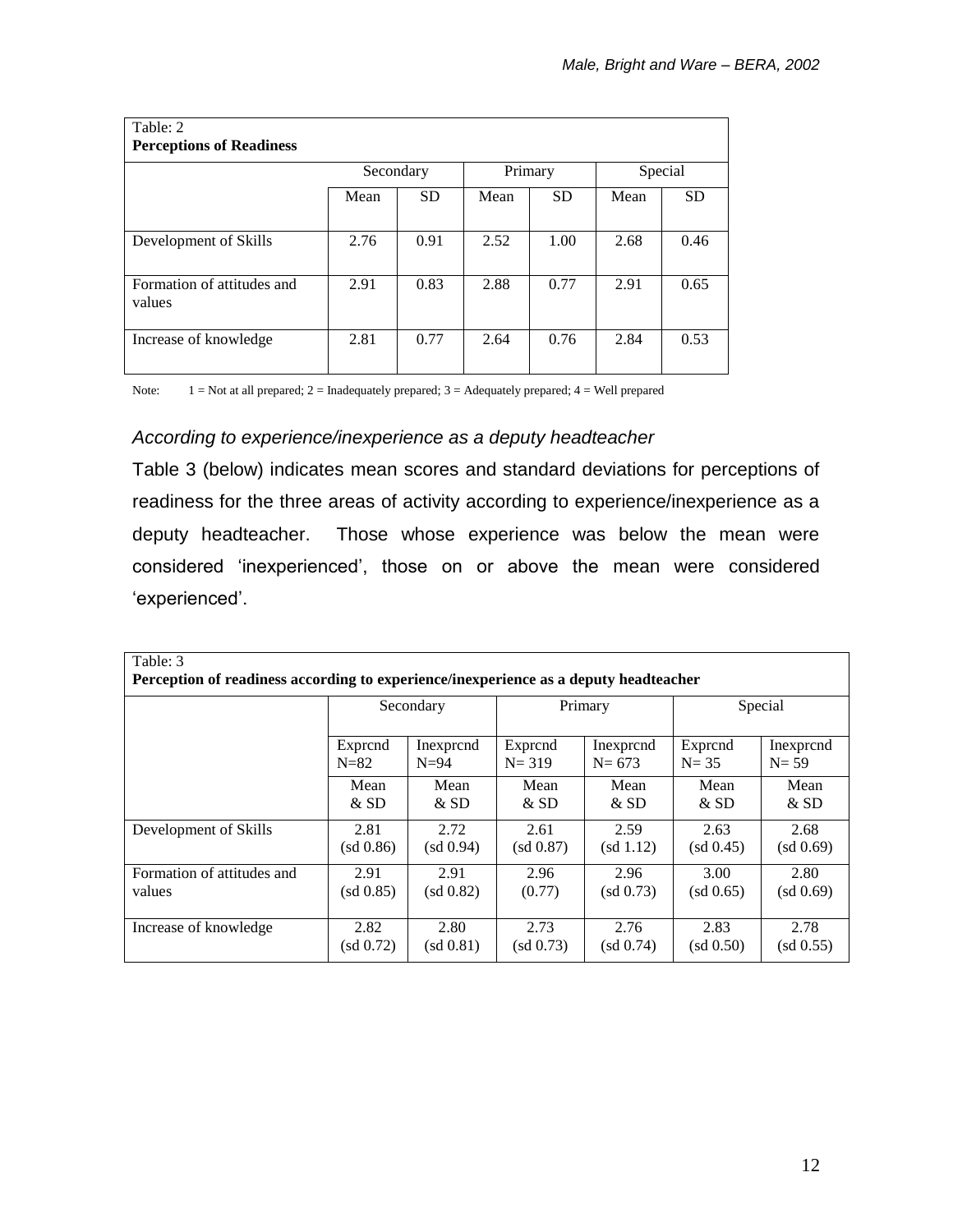### *According to higher degree status*

Table 4 indicates mean scores and standard deviations for perceptions of readiness for the three areas of activity according to whether or not headteachers held higher degrees.

| Table: 4                                                  |              |           |              |              |              |           |  |  |  |  |  |  |
|-----------------------------------------------------------|--------------|-----------|--------------|--------------|--------------|-----------|--|--|--|--|--|--|
| Perception of readiness according to higher degree status |              |           |              |              |              |           |  |  |  |  |  |  |
|                                                           | Secondary    |           |              | Primary      | Special      |           |  |  |  |  |  |  |
|                                                           |              |           |              |              |              |           |  |  |  |  |  |  |
|                                                           | Without      | With      | Without      | With         | Without      | With      |  |  |  |  |  |  |
|                                                           | higher       | higher    | higher       | higher       | higher       | higher    |  |  |  |  |  |  |
|                                                           | degree       | degree    | degree       | degree       | degree       | degree    |  |  |  |  |  |  |
|                                                           | $N=89$       | $N = 87$  | $N=922$      | $N=176$      | $N=35$       | $N=56$    |  |  |  |  |  |  |
|                                                           | Mean         | Mean      | Mean         | Mean         | Mean         | Mean      |  |  |  |  |  |  |
|                                                           | & SD         | $&$ SD    | $&$ SD       | $&$ SD       | $&$ SD       | $&$ SD    |  |  |  |  |  |  |
| Development of Skills                                     | 2.69         | 2.83      | 2.51         | 2.58         | 2.62         | 2.67      |  |  |  |  |  |  |
|                                                           | $(sd\;0.89)$ | (sd 0.86) | (sd 1.02)    | (sd 0.90)    | $(sd\;0.38)$ | (sd 0.49) |  |  |  |  |  |  |
| Formation of attitudes and                                | 2.85         | 2.98      | 2.87         | 2.89         | 2.95         | 2.88      |  |  |  |  |  |  |
| values                                                    | $(sd\;0.73)$ | (sd 0.81) | (sd 0.76)    | (sd 0.82)    | (sd 0.48)    | (sd 0.73) |  |  |  |  |  |  |
|                                                           |              |           |              |              |              |           |  |  |  |  |  |  |
| Increase of knowledge                                     | 2.72         | 2.90      | 2.62         | 2.78         | 2.73         | 2.82      |  |  |  |  |  |  |
|                                                           | (sd 0.78)    | (sd 0.76) | $(sd\,0.75)$ | $(sd\;0.77)$ | (sd 0.38)    | (sd 0.57) |  |  |  |  |  |  |

# *By gender*

Table 5 indicates mean scores and standard deviations for perceptions of readiness for the three areas of activity according to gender.

| Table: 5<br>Perception of readiness according to gender |           |              |           |              |              |           |  |  |  |  |  |  |
|---------------------------------------------------------|-----------|--------------|-----------|--------------|--------------|-----------|--|--|--|--|--|--|
|                                                         |           | Secondary    | Primary   |              | Special      |           |  |  |  |  |  |  |
|                                                         | Male      | Female       | Male      | Female       | Male         | Female    |  |  |  |  |  |  |
|                                                         | $N=129$   | $N = 45$     | $N = 442$ | $N = 638$    | $N=129$      | $N=45$    |  |  |  |  |  |  |
|                                                         | Mean      | Mean         | Mean      | Mean         | Mean         | Mean      |  |  |  |  |  |  |
|                                                         | $&$ SD    | $&$ SD       | & SD      | $&$ SD       | $&$ SD       | & SD      |  |  |  |  |  |  |
| Development of Skills                                   | 2.74      | 2.82         | 2.44      | 2.57         | 2.68         | 2.64      |  |  |  |  |  |  |
|                                                         | (sd 0.90) | (sd 0.90)    | (sd 0.94) | (1.04)       | $(sd\;0.50)$ | (sd 0.40) |  |  |  |  |  |  |
| Formation of attitudes and                              | 2.90      | 2.98         | 2.76      | 2.96         | 2.90         | 2.89      |  |  |  |  |  |  |
| values                                                  | (sd 0.83) | $(sd\;0.83)$ | (sd 0.78) | (sd 0.75)    | $(sd\;0.74)$ | (0.58)    |  |  |  |  |  |  |
| Increase of knowledge                                   | 2.78      | 2.89         | 2.50      | 2.74         | 2.78         | 2.82      |  |  |  |  |  |  |
|                                                         | (sd 0.78) | $(sd\,0.75)$ | (sd 0.76) | $(sd\;0.74)$ | (0.56)       | (0.58)    |  |  |  |  |  |  |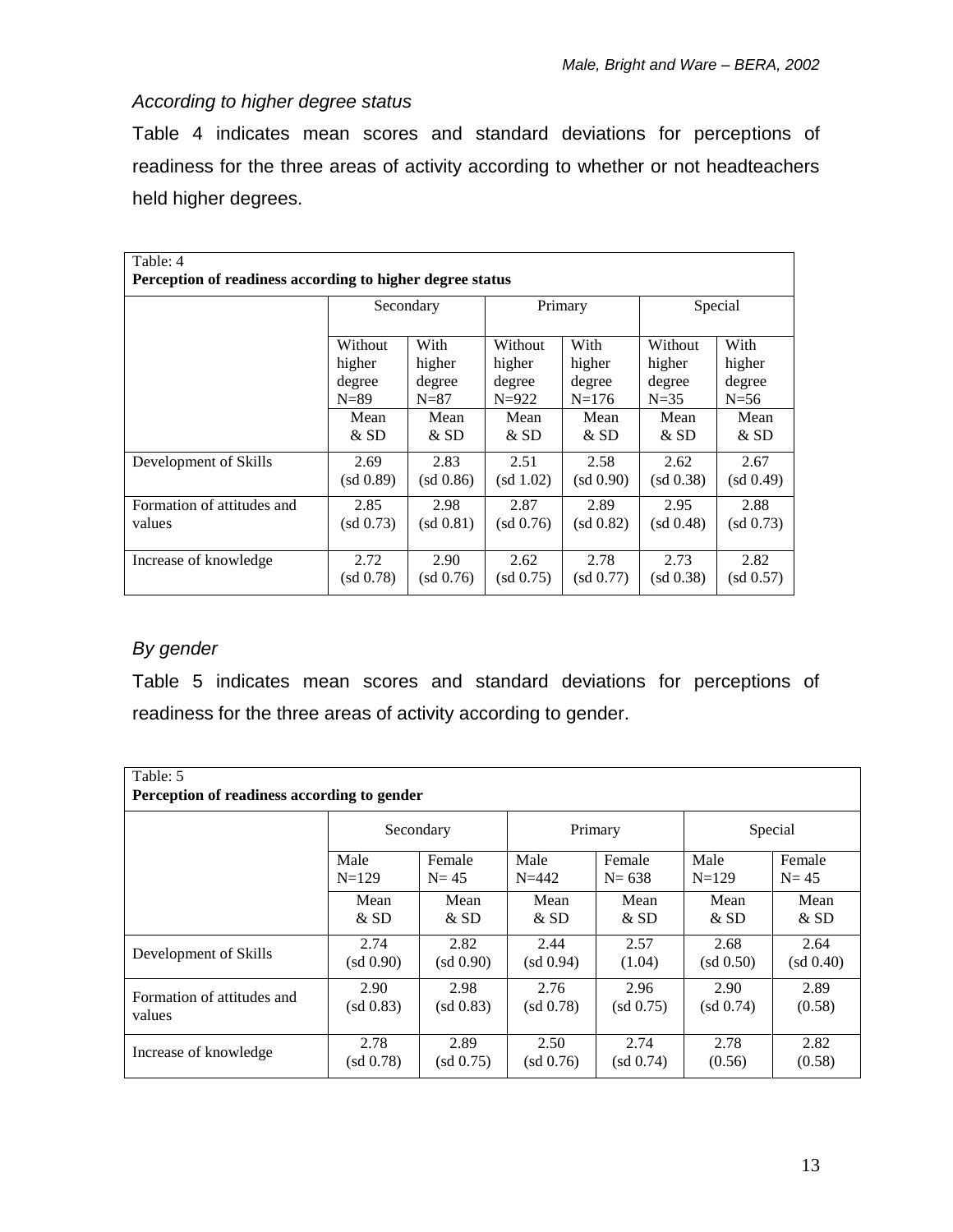In all instances (i.e. according to experience/inexperience as a deputy, whether or not a higher degree was held, or according to gender) the headteachers considered themselves to be inadequately to adequately prepared for the three areas of activity.

### *Attributions of readiness*

Table 6 (below) indicates attribution of readiness for those activities where respondents considered themselves to be adequately prepared or well prepared. As shown in the table, of those respondents who considered themselves to be well prepared in terms of the development of skills more than half in all phases attributed this readiness to experience. In the case of formation of attitudes and values, more than three-fifths attributed readiness to experience. In terms of increase of knowledge, more than half of those from primary and special schools and close to half of those from secondary schools attributed their readiness to an equal mix of training and experience. As indicated, most/only training received fewer than 12 per cent of mentions for all three activities.

| Table: 6<br>Attributions to readiness (% of respondents) |                |           |         |                |         |         |                |         |         |  |  |  |  |
|----------------------------------------------------------|----------------|-----------|---------|----------------|---------|---------|----------------|---------|---------|--|--|--|--|
|                                                          |                | Secondary |         |                | Primary |         |                | Special |         |  |  |  |  |
|                                                          | Train          | Equal     | Exprnce | Train          | Equal   | Exprnce | Train          | Equal   | Exprnce |  |  |  |  |
| Development of Skills                                    | 5              | 35        | 60      | 8              | 40      | 52      | 5              | 37      | 58      |  |  |  |  |
| Formation of attitudes<br>and values                     | $\overline{c}$ | 26        | 72      | $\overline{2}$ | 34      | 64      | $\overline{2}$ | 31      | 68      |  |  |  |  |
| Increase of knowledge                                    | 11             | 47        | 42      | 12             | 55      | 33      | 7              | 53      | 40      |  |  |  |  |

### *Levels of support for first-year headteachers*

Table 7 (below) indicates responses to the open-ended question asking all respondents what would have helped them to feel more effective in their first year of headship. Over 90 per cent of respondents from all phases took the opportunity to offer comment. It can be seen from the table that the most frequently cited type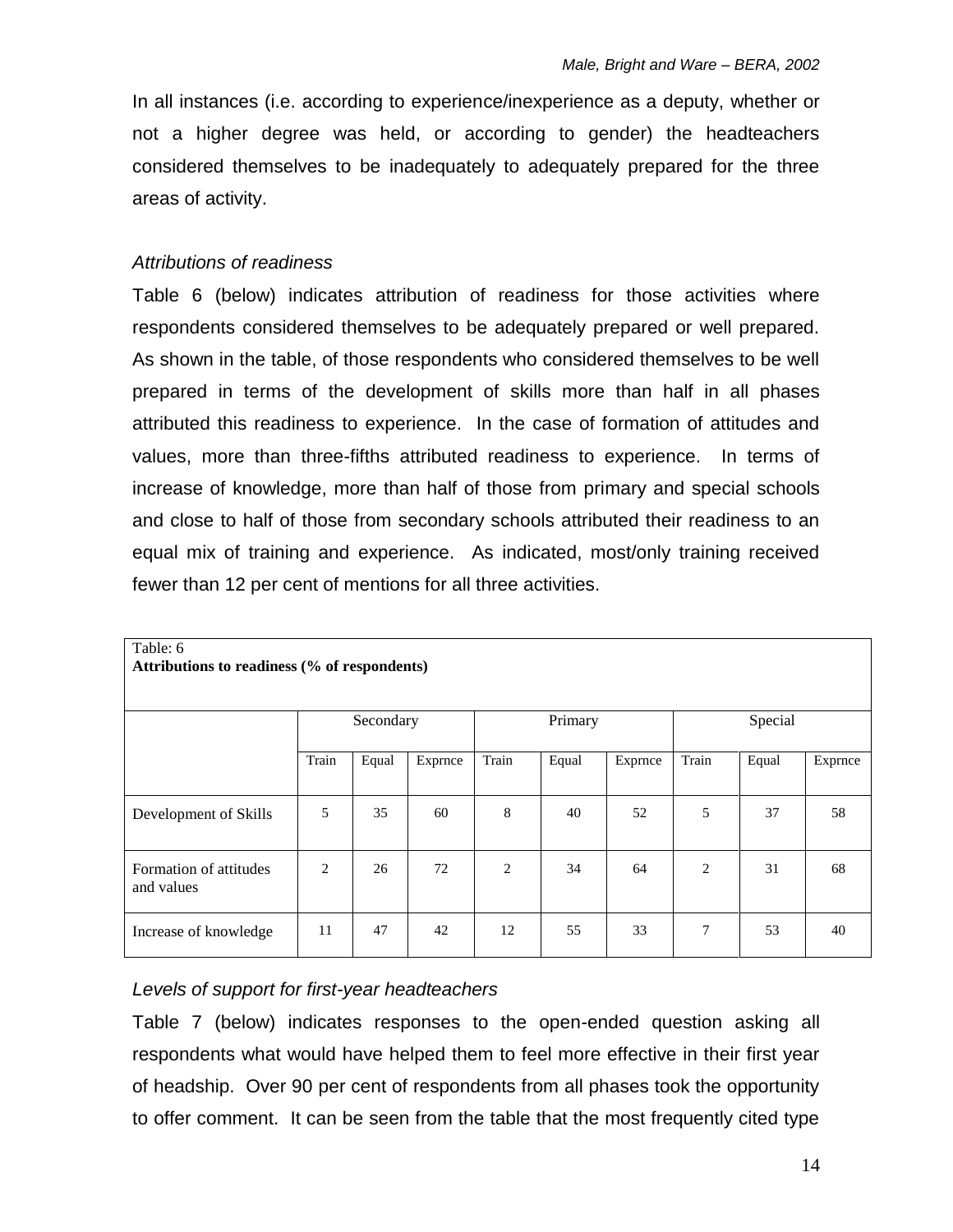of support which was considered to be useful in the first year of headship was mentoring, which was seen by the respondents as the opportunity to discuss school management issues with a colleague who had knowledge, appreciation and preferably experience of headship. The relationship was to be non-judgemental and to form a core part of individual development for the beginning headteacher. Such criteria ruled out personnel from LEA advisory/ inspection teams and from members of the headteacher's own staff or governing body. This principle was exemplified in the response of one special school headteacher who urged the mentor to be:

… a fellow headteacher rather than LEA support which can be too dogmatic and overbearing when you are trying to find your feet.

Percentages recorded in Table 7 have been determined by corresponding mentions of a single topic against the total of responses recorded for all items mentioned in the categories used. So, for example, secondary headteachers deemed mentoring to be the single most important element of support needed for the first year in post, with 90 mentions out of a total of 225 recorded responses to items to Question 1 in Section 3 of the questionnaire. Headteachers from all other types of schools also deemed mentoring to be highly important with those from primary schools making 481 out of a total of 1612 mentions and those from special schools making 48 out of a total of 155 mentions.

| Table 7<br>Type of support preferred as a % of each cohort (first year) |                                    |                  |                       |                         |                           |                          |                |  |  |  |  |  |
|-------------------------------------------------------------------------|------------------------------------|------------------|-----------------------|-------------------------|---------------------------|--------------------------|----------------|--|--|--|--|--|
|                                                                         | <b>Secondary</b>                   |                  |                       |                         | <b>Primary</b>            |                          | <b>Special</b> |  |  |  |  |  |
| Type of Support                                                         | N <sub>o</sub><br>higher<br>degree | Higher<br>degree | All<br><b>Schools</b> | <b>Schools</b><br>< 100 | <b>Schools</b><br>100-199 | <b>Schools</b><br>$200+$ |                |  |  |  |  |  |
| Mentoring                                                               | 47                                 | 39               | 35                    | 42                      | 30                        | 35                       | 48             |  |  |  |  |  |
| Training in specific skill<br>areas                                     | 17                                 | 17               | 16                    | 17                      | 16                        | 17                       | 17             |  |  |  |  |  |
| LEA support                                                             | 3                                  | 7                | 8                     | 7                       | 8                         | 7                        | 16             |  |  |  |  |  |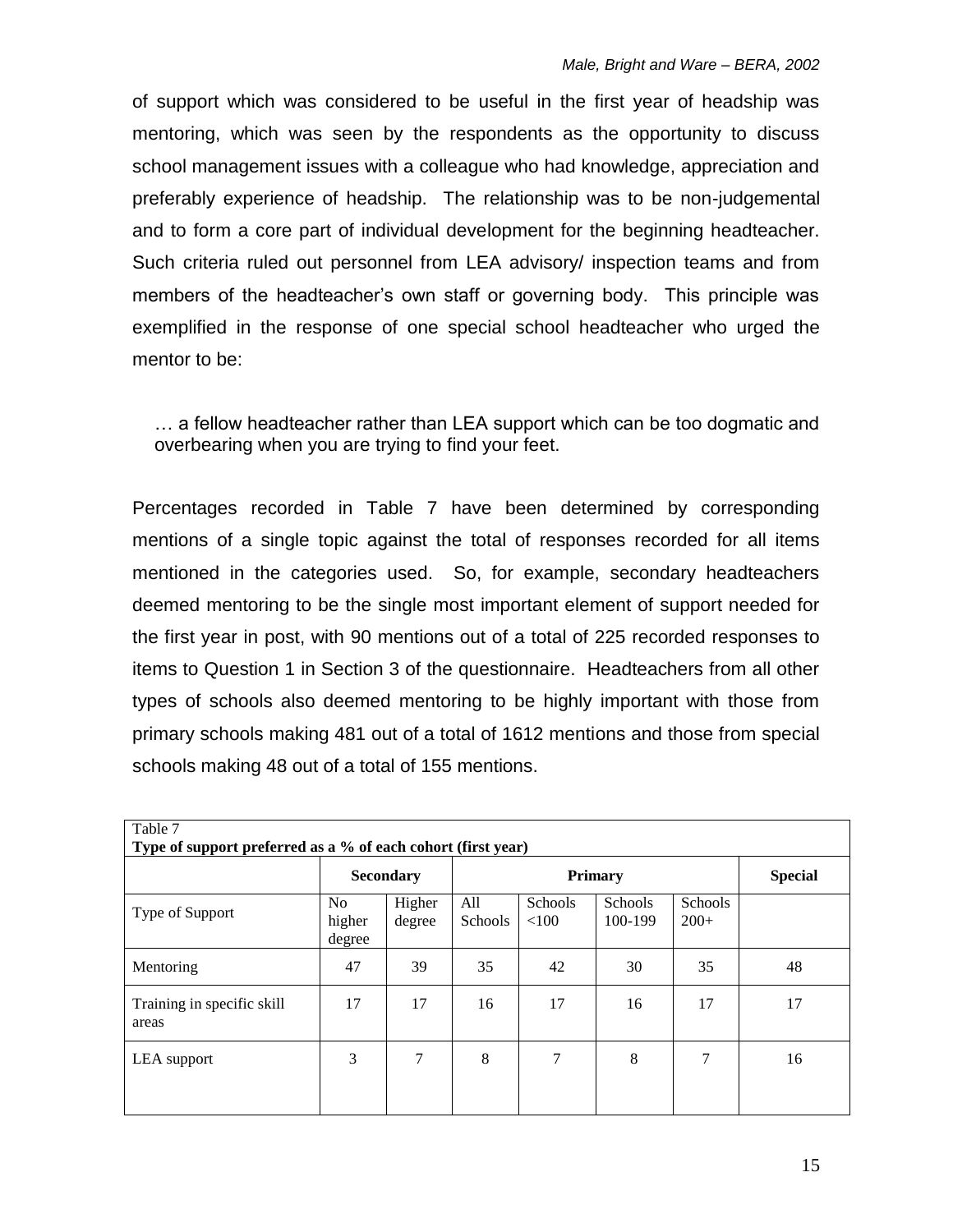| Specific preparation during<br>deputy headship | 17 | 14 | 21 | 16 | 26 | 21 | Õ |
|------------------------------------------------|----|----|----|----|----|----|---|
| Induction programme                            |    | 8  | 10 | Q  | 10 | 10 |   |
| Work shadowing                                 | b  |    | 10 | Q  |    | 10 |   |

Where respondents cited the need for training in skills, these were largely nonspecific, often referring to the development of generic management and leadership skills. In terms of specific skills, the most frequently cited area was finance (secondary = 15 mentions out of 65; primary = 117 mentions out of 561; special = 8 mentions out of 56). Personnel issues (including help with under-performing teachers and subsequent capability procedures) was the next most important skill cited by respondents (secondary  $= 7$  mentions out of 65; primary  $= 53$  mentions out of 561; special = 5 mentions out of 56). Requests for more training and support with the law and legal information were less obvious (secondary = 8 mentions out of 65; primary = 30 mentions out of 561). No respondents from special schools identified this as a specific training need.

LEA Support, when mentioned, mainly referred to adviser and officer support, but also took account of LEA systems (including handbooks/guidance documents). Induction, when mentioned, was defined as the process of becoming familiar with the expectations and demands of the LEA and was deemed to be in terms of administrative, rather than professional, induction. The opportunity to enter headship through a process akin to apprenticeship was the central theme of mentions regarding the nature of deputy headship. This theme was particularly evident in the primary sector where, typically, deputies were also classroom based teachers who had minimal release time to engage in leadership and management tasks. The calls for greater flexibility and opportunity for deputy headteachers in this respect was the major concern of respondents, with many also calling for serving headteachers to create meaningful development opportunities for their deputies. Work shadowing was defined as the opportunity to observe headteacher behaviour in practice and differs from mentoring in that there was no expectation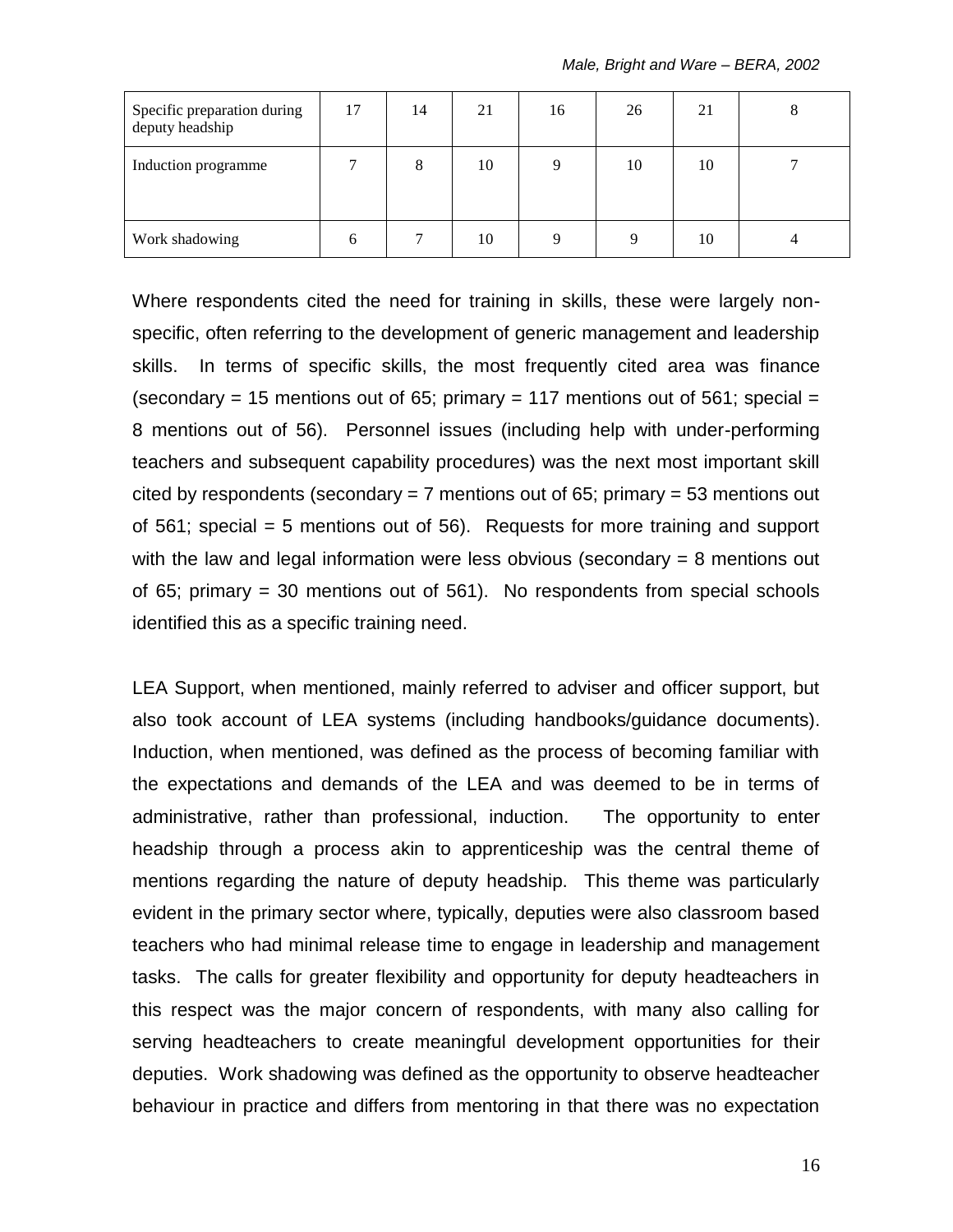expressed of personal reflection in the company of a more experienced practitioner.

#### *Over the first two years*

Table 8 (below) shows headteachers from all types of schools perceiving the role of the mentor as becoming more important throughout the first two years in post. Less importance was placed on further training, with those responses in favour being mainly non-specific in nature. The majority of calls were for generic management and leadership courses. Peer group support became more important for respondents as did the role of the LEA in providing support. The importance of work shadowing, induction and time to reflect were perceived to be less than that recommended for headteachers during their first year in post.

| Table 8                                                                |                                    |                  |                       |                         |                           |                          |                |  |  |  |  |  |
|------------------------------------------------------------------------|------------------------------------|------------------|-----------------------|-------------------------|---------------------------|--------------------------|----------------|--|--|--|--|--|
| Type of support preferred as a % of each cohort (over first two years) |                                    |                  |                       |                         |                           |                          |                |  |  |  |  |  |
|                                                                        |                                    | <b>Secondary</b> |                       | <b>Primary</b>          |                           |                          | <b>Special</b> |  |  |  |  |  |
| Type of Support                                                        | N <sub>o</sub><br>higher<br>degree | Higher<br>degree | All<br><b>Schools</b> | <b>Schools</b><br>< 100 | <b>Schools</b><br>100-199 | <b>Schools</b><br>$200+$ |                |  |  |  |  |  |
| Continued mentoring                                                    | 47                                 | 37               | 45                    | 43                      | 56                        | 40                       | 46             |  |  |  |  |  |
| Access to support<br>groups/networks                                   | 13                                 | 15               | 27                    | 25                      | 26                        | 27                       | 32             |  |  |  |  |  |
| Continued LEA support                                                  | 15                                 | 17               | 18                    | 19                      | 11                        | 21                       | 16             |  |  |  |  |  |
| Continued training in<br>specific areas                                | 3                                  | 9                | 10                    | 13                      | $\overline{7}$            | 11                       | 10             |  |  |  |  |  |

#### **Other comments**

Over half the respondents ( $n = 808$ ; 58 per cent) took the option to make additional comments to the third open question in Part 3 of the questionnaire. 24 per cent (n = 196) of respondents made comments on the *nature of headship*. These comments indicated a concern for the lack of understanding of the issues, pressures and tasks that the headteacher face in their role and the difference between the requirements of the role and that enjoyed prior to appointment, e.g.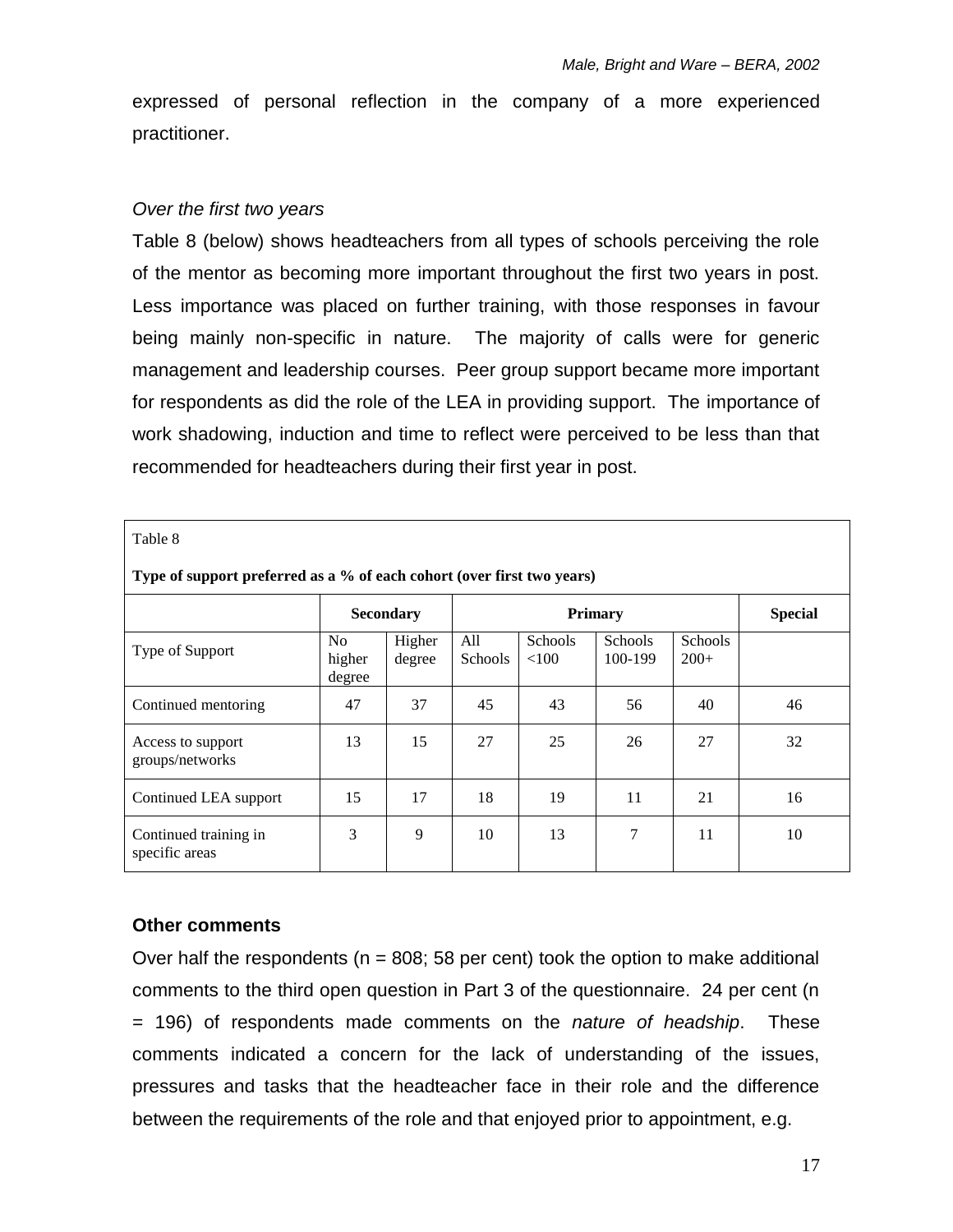Being a headteacher is very different from being a teacher and no amount of training prepares you for the actual total responsibility of headship. (Primary head)

Headship, more than any other role in education, is undoubtedly very personal. No amount of training can really take the place of hands-on experience. (Primary head)

[Headship] is like driving a car – you learn when you get on the motorway if you can drive or not – but sometimes that is too late! Much more support is needed. (Primary head)

There were many mentions of the loneliness of the job and the fear that accompanied many as they set off in their new role, e.g.

There is nothing more frightening than finding yourself alone in your office the week before your first term and realising you haven't got a clue about what being a headteacher is really about. (Primary head)

I am enjoying [the headship] very much but I am lonely. People do not really see the agendas I am having to work to. (Secondary head)

Being a headteacher can be lonely. The headteacher is continually working on the self-esteem of pupils and staff. Help with personal self-esteem is occasionally crucial in order to carry on. (Primary head)

This is a very lonely, isolated, crisis driven and stressful job. I get support from colleagues in school, but I should really be giving them support. (Primary head)

The culture shock of moving into the role was also noted by respondents with the following types of comments:

It is not easy to learn the real skills until on the job – then the learning curve is vertical. (Secondary head)

I am not sure whether there is anything which would really avoid the sense of in at the deep end. In some ways I have learnt most through just having to sink or swim, but the personal cost of this is horrendous. (Secondary head)

18 per cent (n = 145) of respondents commented on their *early experiences* either prior to or on taking up the position of headteacher. Typical amongst these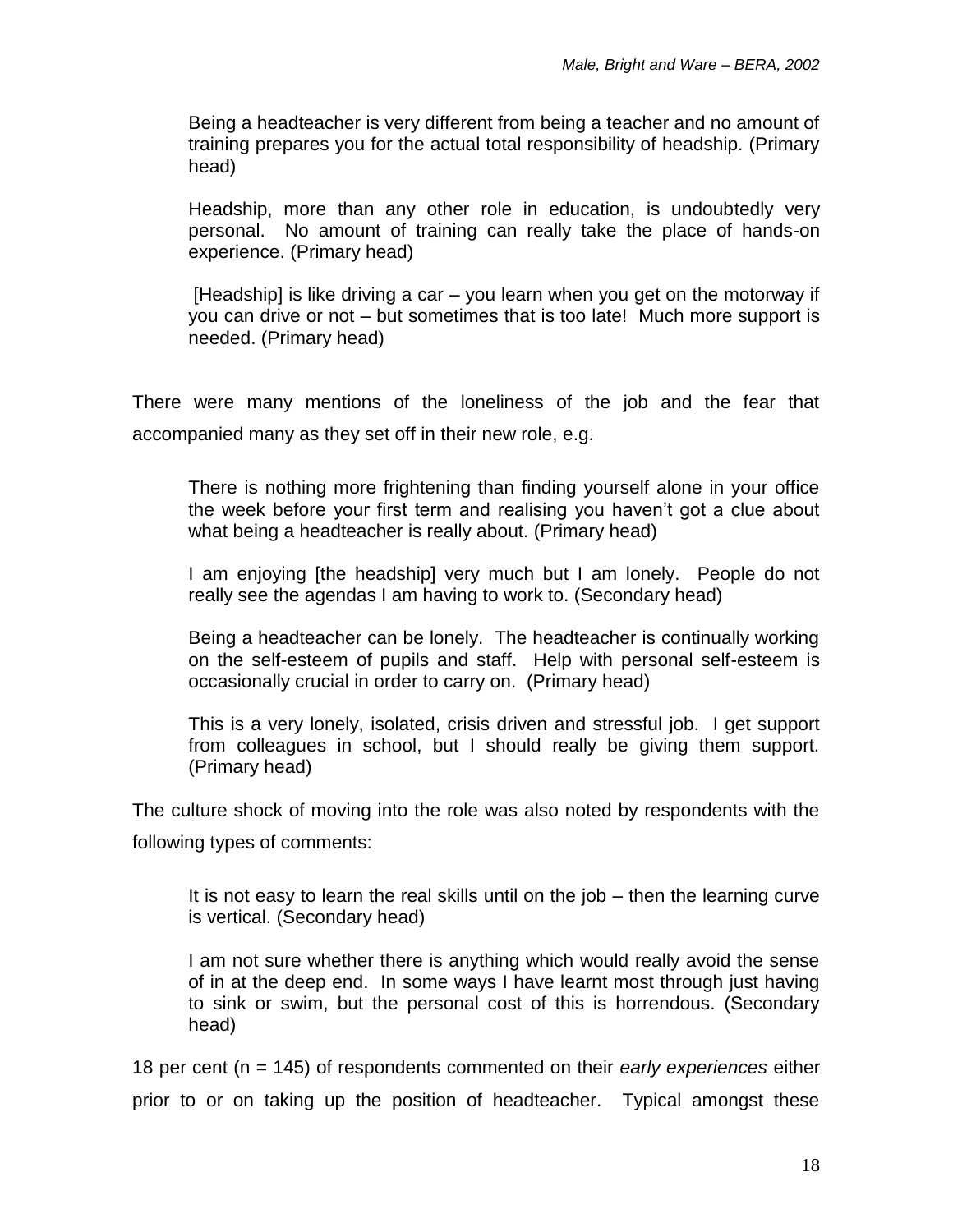responses was the perceived impact of those experiences on the respondents' readiness for the role of headteacher, e.g:

I had little or no preparation for headship with a poor role model. All has been learned on the job. (Special school head)

Filling in this questionnaire brought it home to me strongly how unprepared I was. I think it took me seven years to feel confident and effective. (Secondary head)

I had one day of training when I was appointed. I was isolated and didn't know who to ask. It is only after several years that I feel secure in the job. If more help is given earlier this should not be the case nowadays*.* (Special school head)

The need to provide effective development opportunities for aspirant headteachers, particularly *deputy headteachers* was an issue for 6 per cent of respondents (n = 46). In this instance, however, this need was identified by and confined to the primary sector. The following comments are typical:

Too many headteachers have not had adequate training as a deputy for challenges ahead. Too many remain classroom bound.

The situation will not improve whilst deputy headteachers in primary schools have a full teaching load which makes curriculum delivery so central and restricts access to managerial skills.

Non-contact time of at least 50 per cent is needed for deputy headteachers. A teaching commitment is needed but often prevents the deputy from enjoying the training and experiences required of a prospective headteacher.

All headteachers should give aspiring headteachers as many training opportunities as possible within the school and with outside school trainers.

# **Discussion**

The findings from this study need to be set against the national initiatives designed to improve the capability of headteachers as promoted by central government over the last quarter of the twentieth century which have been described by closely associated observers as "patchy" (Bolam, 1997: 227), "haphazard" (Bush, 1999: 244) and "disjointed and insubstantial" (Male, 1997: 6). These initiatives have tended to focus on the technical as opposed to affective and symbolic aspects of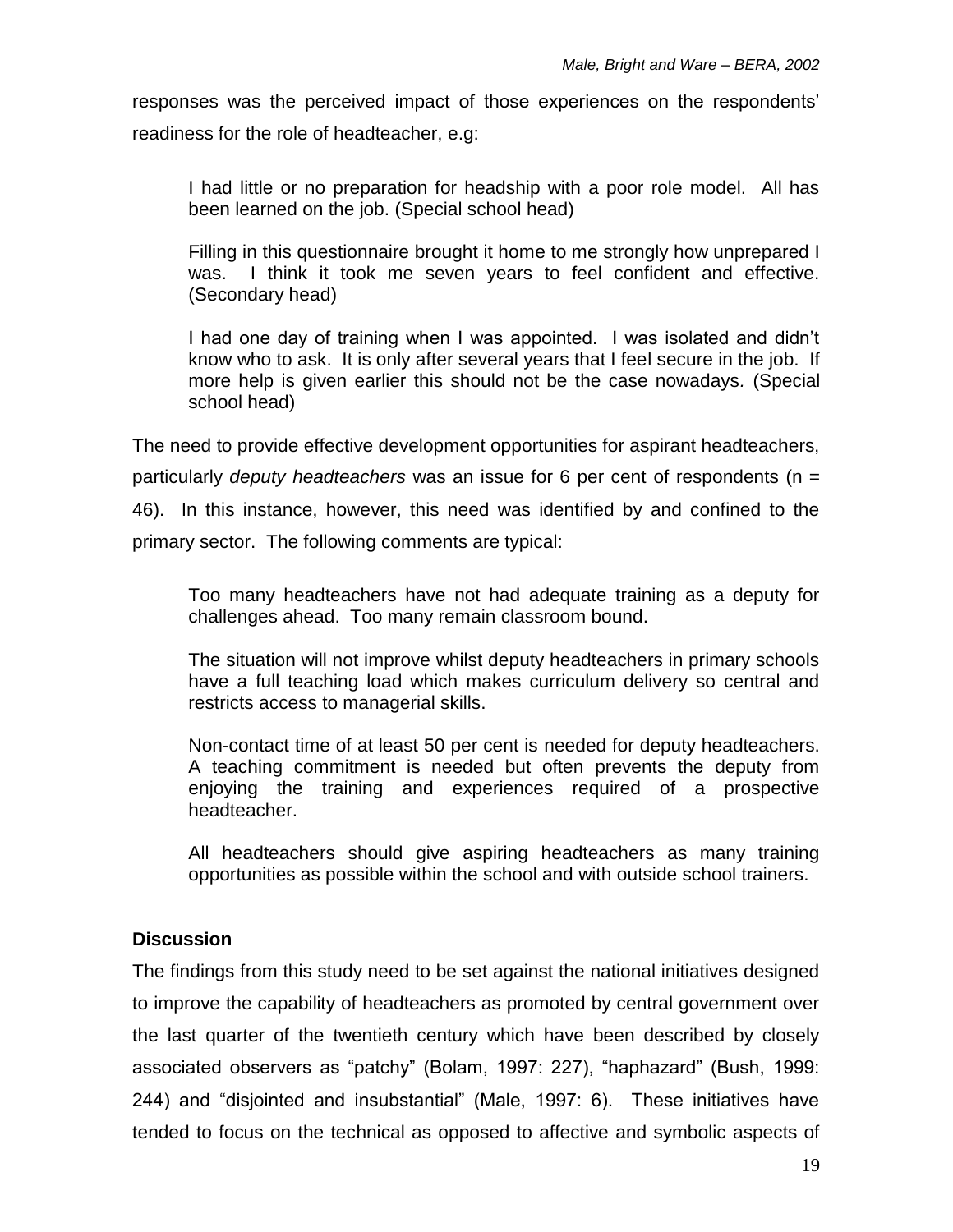school leadership and have treated all aspirant and serving headteachers as having common training and development needs irrespective of the phase or designation of their school.

The further analysis of quantitative data undertaken for this phase of the study shows there to be little difference that could be aligned to the phase or designation of the school in the perceptions of the respondents with regard to their state of readiness for the role (Table 2). Nor was there a notable difference in perceptions of readiness related to their experience as a deputy (Table 3), additional qualifications (Table 4) or gender (Table 5), although women did generally score higher than men, particularly in mainstream schools. Where readiness was perceived to be adequately to well prepared, respondents attributed this largely to experience in the development of skills and the formation of attitudes and values, although the equal combination of training and experience was perceived to be the main formative factor with an increase of knowledge and understanding (Table 6). The quantitative data from the national headteacher survey does not reveal at this level of analysis, therefore, how issues associated with the professional socialisation of newly appointed headteachers are best addressed. Responses from the open-ended questions in Part 3 of the survey are more revealing in that context and demonstrate a particular need for specific development opportunities as a deputy headteacher and for mentoring throughout the first two years of service as a headteacher.

145 respondents drew attention to the very varied and frightening nature of their early experiences in the headship. Nothing, it seemed, had prepared them for the role and their survival depended upon their ability to learn quickly once in the post. There has been no effort to introduce aspirant headteachers to the rigours of the post in a threat free environment in formal pre-service development programmes. The opportunity for managed real-time learning for aspirant headteachers without danger to the children or to the system is absent from our nation's school system, it seems, unless a progressive incumbent headteacher manages the process out a sense of altruism or professional responsibility. An alternative approach would be the establishment of a more formal apprenticeship where would-be headteachers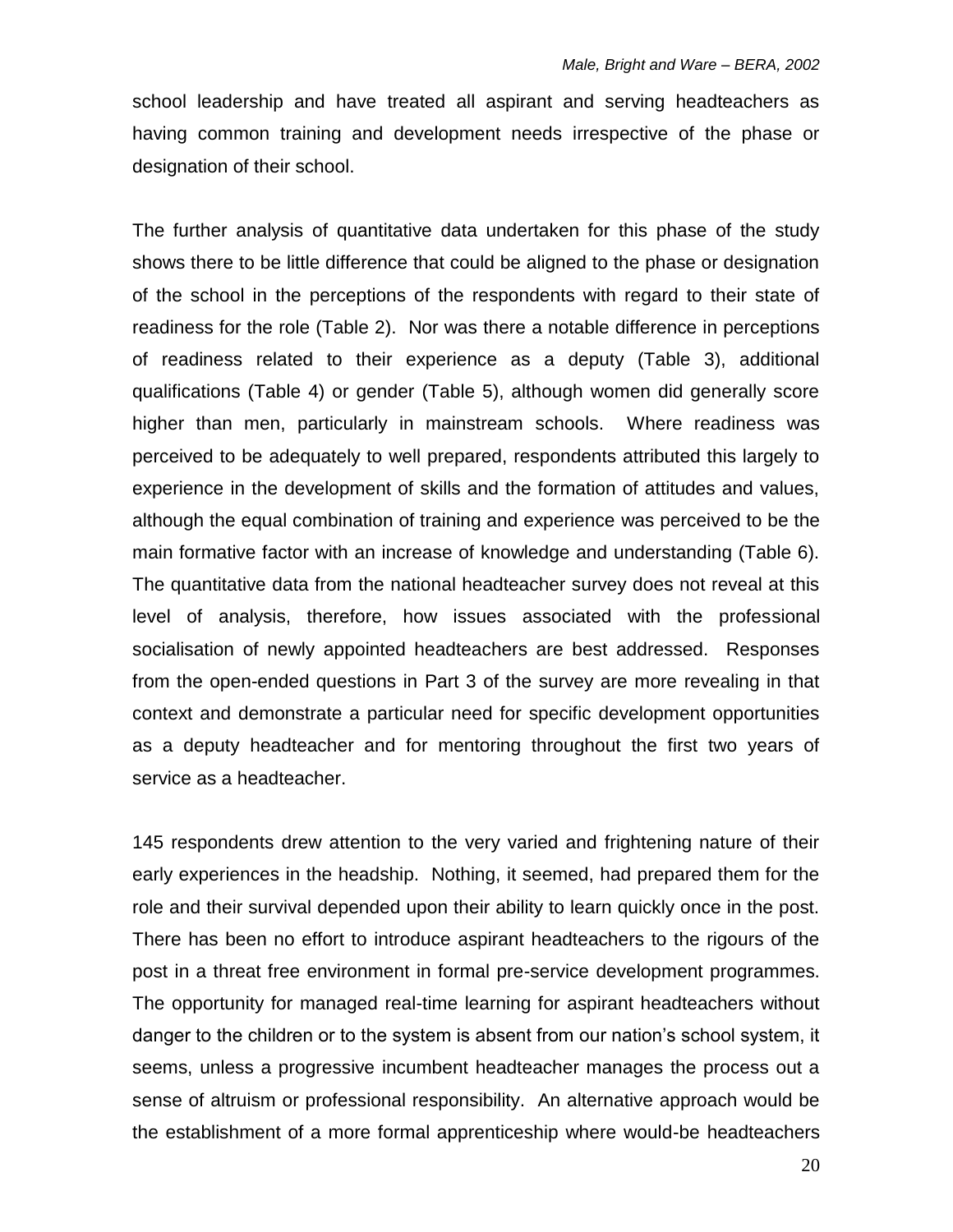can try out their leadership and management approaches, ideas and styles without the pressure of ultimate responsibility. Working alongside an experienced, capable and confident headteacher colleague may answer the concerns exhibited in this instance by the respondents to their own early experiences. The recommendation offered here is for the introduction of a model of internship by means of placement for headship candidates in schools other than their own, with a concrete task to achieve or role to play. The demands of such an internship would begin to mirror the demands on newly appointed headteachers trying to become an effective leader in an organisation to which they are frequently the newest member.

The issue of time for deputy headteachers in primary schools to develop their leadership and management capabilities is also prominent. 46 respondents took the opportunity of commenting on this need in their answer. The demand for deputy headteachers to undertake full-time or high levels of classroom teaching militates against their development as school leaders, to which the respondents offered a number of variations to the common theme of quality time for developing deputy headteachers. As has been shown by empirical research those aspiring to headship in primary and special schools have fewer opportunities to engage in meaningful development activities whilst in post as deputy headteacher as they generally have a heavy teaching load (Coulson and Cox, 1975; Craig, 1987; James and Whiting, 1998; Shipton and Male, 1998, Male and Male, 2001),. Typically, deputy headteachers in primary schools are classroom based whose whole school management/leadership responsibilities tend to be in administrative roles, rather than in strategic policy and decision making (Purvis and Dennison, 1993; Jayne, 1995; Webb and Vuillamy, 1995), whilst those in special schools reported a lack of opportunity to engage in whole school management responsibilities or to adopt meaningful leadership roles prior to taking up post (Male and Male, 2001).

The key area for support for helping headteachers to successfully complete the professional socialisation, however, was mentoring. This finding was consistent from respondents in all types of schools and was the only issue where a greater volume of responses was evident in recommendations for support in the second year. The definition of mentoring used in this study makes it quite clear that the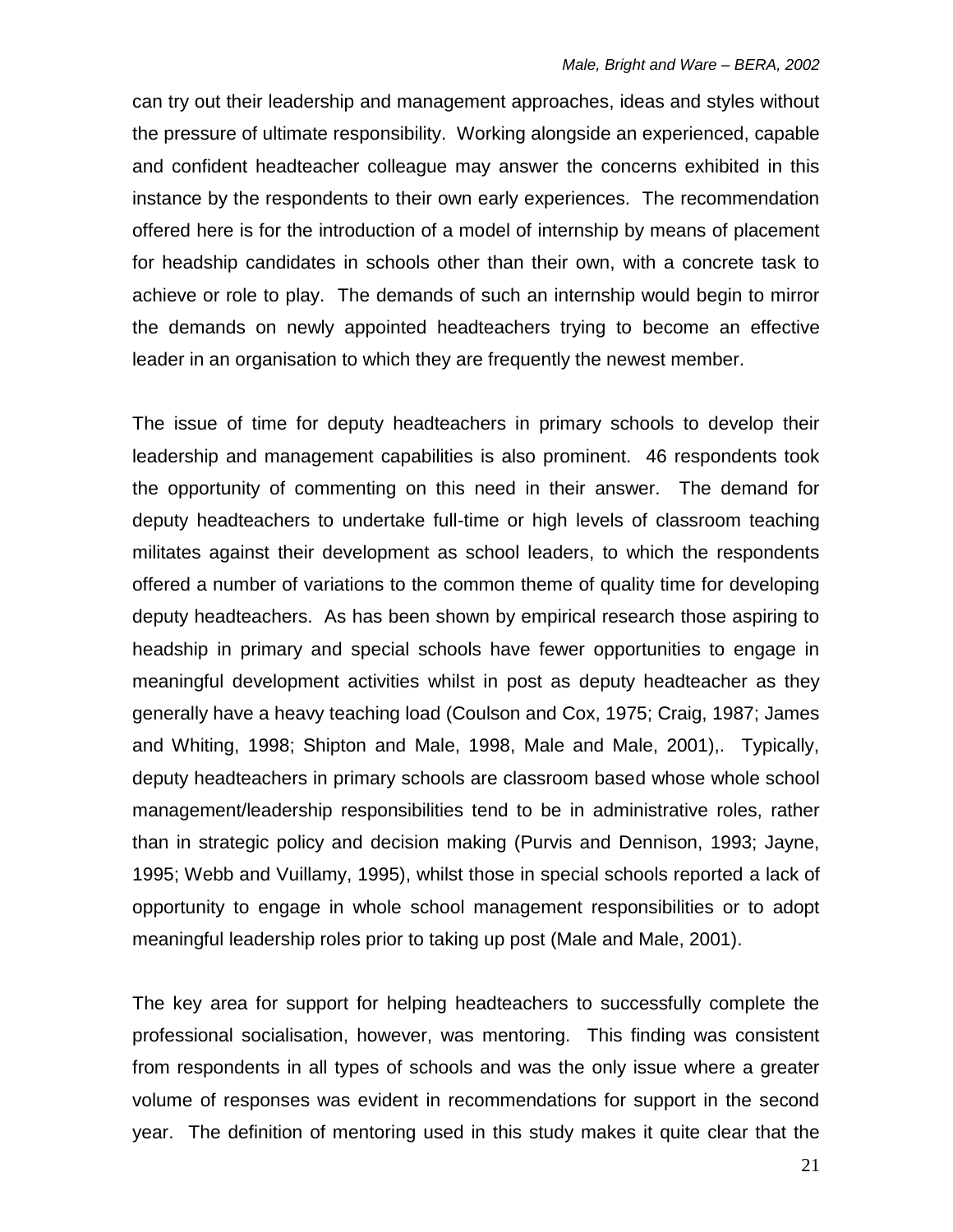emphasis is on support rather than judgement and on professional reflection rather than external measures of accountability. This support was to be on an individual basis and was to avoid the potential pitfall of providing mentor support from those who did not know and understand the pressures of headship. The general call was for a headteacher colleague with successful experience in the role. This is not a surprising finding, given that the formal evaluation of the sponsored Headteacher Mentoring Scheme found wide spread support amongst the profession (Bolam, McMahon, Pocklington and Weindling, 1993). The need for such a mechanism was recognised again by the Parliamentary Select Committee which saw "mentoring, for instance by other headteachers, … as key elements of the [beginning headteacher] training process" (House of Commons,1998: para 131). The only explanation, it seems, for mentoring failing to remaining a formal process had been the absence of specific, earmarked funding. The message from this study is clear, however, that formal mentoring would be of great assistance to those beginning the post of headteacher. A similar finding is to be found in the DfES sponsored study of school leadership where respondents who were providers of headteacher training development and education indicated that mentoring, coaching and shadowing schemes should be more widely available (Earley *et al*, 2002: para 5.6).

#### **Conclusions**

This paper has developed the findings from the National Headteacher Survey by considering the professional socialisation of headteachers. A clear distinction has been made between the overlapping nature of professional and organisational socialisation, with the former focussing on the generic skills of headship and the latter developing the skills necessary for a specific organisation.

Headship is promoted by government and its associated agencies as being central to the success of its schools, yet there has been very little empirical research, either before or after the introduction of Local Management of Schools, which examines the role of headteacher and thereby informs the development of appropriate policy. The National Headteacher Survey has addressed this void by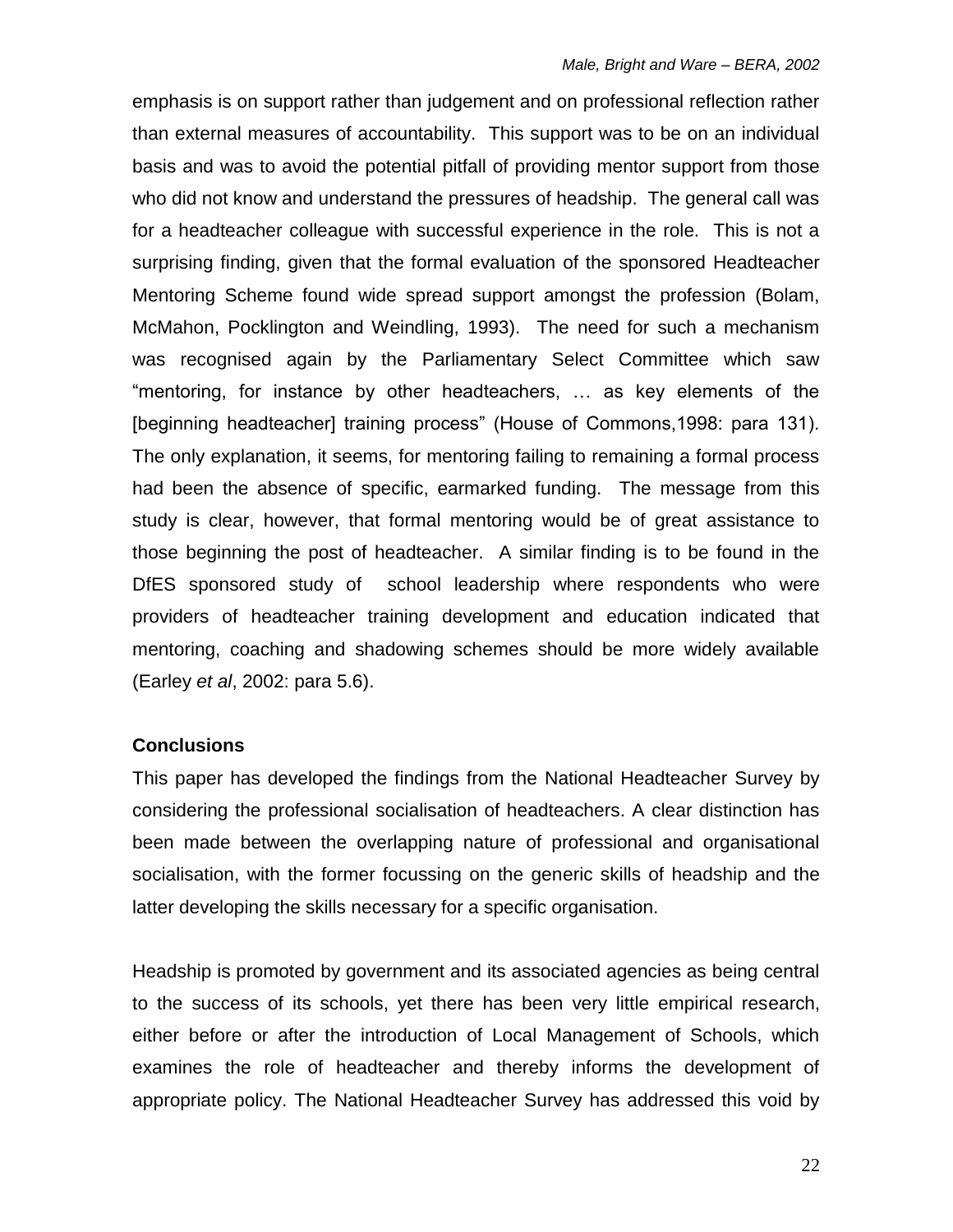accessing more than 1400 respondents and gaining their views on how well they perceived their preparation to be for the role of headteacher.

#### *Secondary*

The quantitative data shows that for Development of Skills, Formation of Attitudes and Values and Increase in Knowledge respondents were inadequately prepared to well prepared. These findings are irrespective of gender, additional qualifications and experience/inexperience as a deputy headteacher (Tables 3, 4 & 5). Further, for those respondents who did consider themselves well prepared in all three categories, the majority attribute this to experience (Table 6). This raises questions and possible further investigation for it would appear from the respondents that In-Service Training over the last 20 years has had minimal impact on their own personal and professional development.

The qualitative data is revealing in terms of each individual's insight into their personal state of readiness. The comments received through the open ended questions present a worrying scenario with regard to the concerns expressed. Successive governments have relentlessly challenged school leaders since the early 1980's to the point where the role of headteacher no longer appears to be an attractive proposition within the profession. These policy initiatives have changed the nature of headship, making public accountability central to raising the standards of leadership in our schools. Appointment to secondary headship is generally the culmination of successive promotions based on initial success as a classroom teacher and the governors' view of a candidate's potential to be successful in post. At the time of the survey there was no requirement for applicants to the post of headteacher to have acquired a minimum academic standard, be psychologically suitable or have the necessary management skills and leadership potential. What emerges from the evidence presented here is that many respondents were not prepared for the rigours of headship. The implications for the education of children and the leadership of schools in such circumstances are worrying .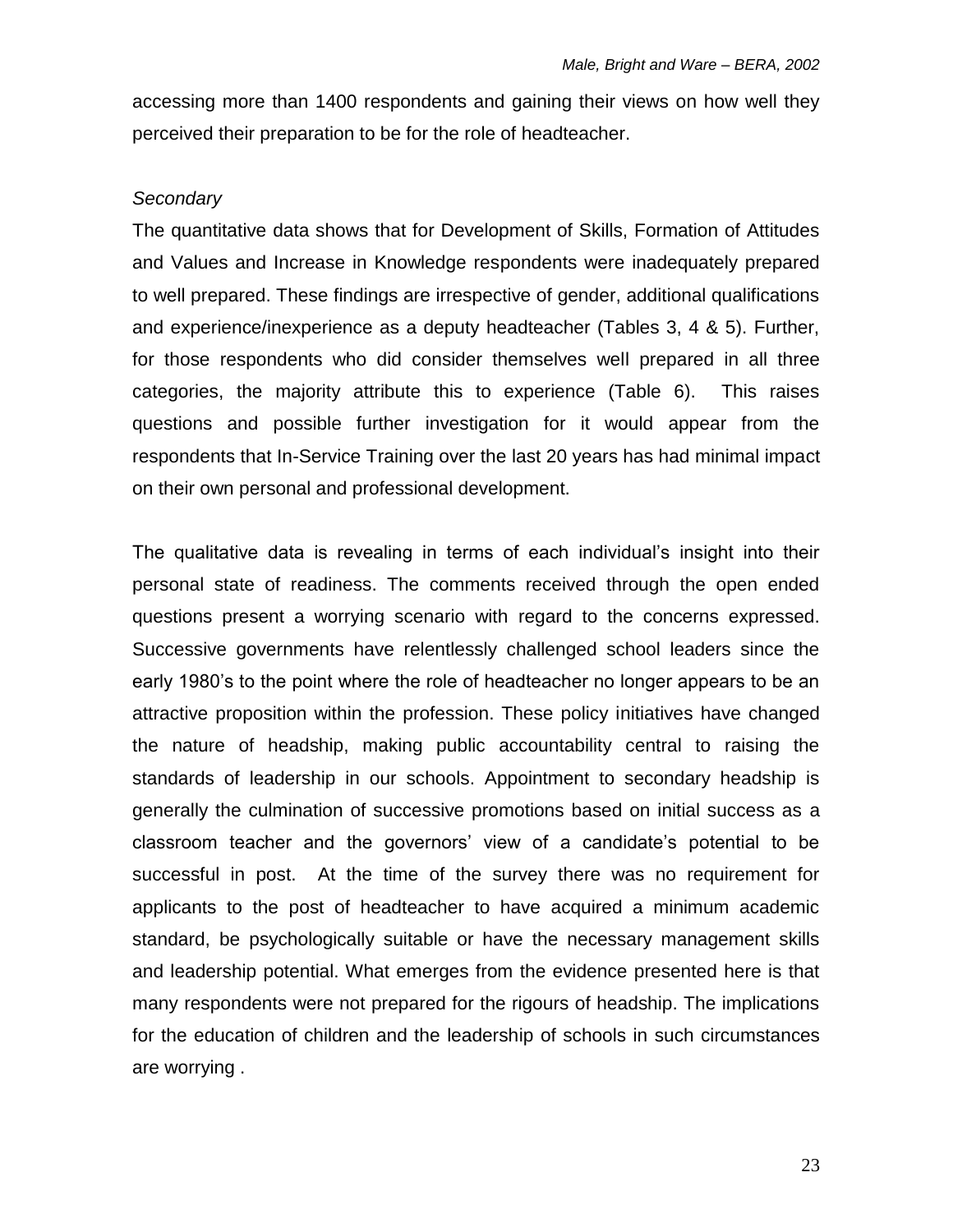The challenge for government must be to reverse this perception by ensuring that the professional socialisation of future headteachers is appropriate through preparation and training, so that aspirants to the role are able to manage the challenge of organisational socialisation. Mentoring is seen as beneficial and the opportunity for this type of non-judgmental support is welcomed by many of the respondents (Table 7 & 8), although the lack of funds and the availability of headteachers to act as mentors reduce the opportunities for mentoring. Where mentoring is used, the data indicate that it is used as a safety net rather than an enabling technique. What is also evident is that the traditional role of the deputy headteacher is not suitable as a basis for preparing for headship. Male implies that the NPQH maybe the start of a suitable training regime (Male, 2001), but this still does not necessarily provide the opportunity for future headteachers to experience the reality of the role. A more structured approach to training and 'real-time' leadership and management experiences involving staff and children, under the tutorship of a number of headteachers, could be a positive way forward. This would have implications for the role of both the deputy headteacher and the headteacher, with consequences for the school leadership team.

#### *Primary*

Within the primary sector there is a very divergent range of experience and circumstance amongst the 1100 respondents. The lack of any pattern here is disconcerting with, for example, some heads having 35 years experience in the classroom as teachers whilst at the other extreme some passed through this stage in their career within two or three years. The ranges of age and experience that are highlighted in Table 1 are perhaps one reason why previous 'one size fits all' type training courses have in the past had apparently so little impact on head teachers perceptions of how they prepared themselves for their current role.

As a group, primary head teachers felt least well prepared in comparison to heads of both secondary and special schools. In fact the larger the primary school the more this was apparent. A clear pattern emerged from both the quantitative and qualitative data that previous classroom practice had very little to do with running a large primary school and didn't prepare head teachers for that very different role. In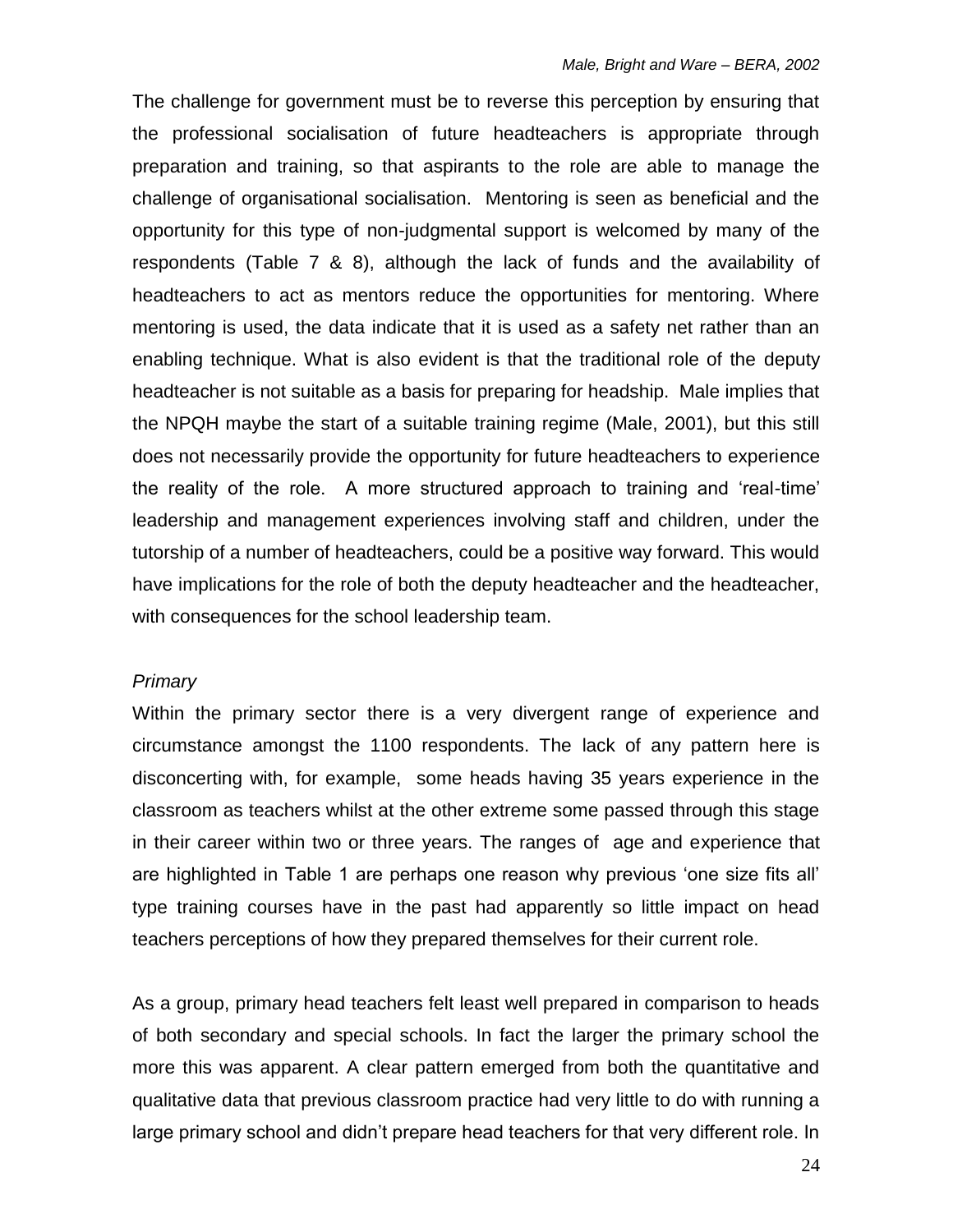small schools the head was often also a classroom teacher and ran the two roles side by side. Here at least one side of the job was clearly familiar while the other was one where lack of time and energy were a constant issue.

It's interesting to note that even experience as a deputy head was no real preparation for headship. It was simply another job. It was clear that the title deputy head was often seen as a misnomer and was the closest their job actually came to being a headteacher. They fulfilled all sorts of responsibilities but deputising for the head, taking the hard decisions and making long term policy changes was rarely part of that role.

Further or higher qualifications generally had a positive effect for the recipients in the way they perceived themselves and their role. It was seen as having some marginal effect upon the development of skills and slightly more impact in terms of increased knowledge. What it did not appear to do was alter or help in the formation of the attitudes and values of those undertaking such courses. Presumably this is one of the key reasons given for leaders to take such training: that such training is not simply about improving technical competencies but should be aspirational and mind provoking. Either such courses are not sufficiently challenging or teachers undertaking such training have deeply embedded value systems and attitudinal responses that are not easily changed.

The vast majority of primary teachers are female yet only a relatively small majority of the total in our survey (60 per cent) were female. From this it can be gathered that a consequently high proportion of men who enter teaching go on obtain senior positions within schools. Their own perception of readiness for this role lags behind that of their female counterparts. There could be many reasons for this difference worthy of further investigation. In a job where respondents regularly wrote of their isolation this could be heightened where a man is largely dealing with a female workforce.

Respondents generally reported experience as the key tool in preparation for headship with training for headship coming a poor second, particularly within small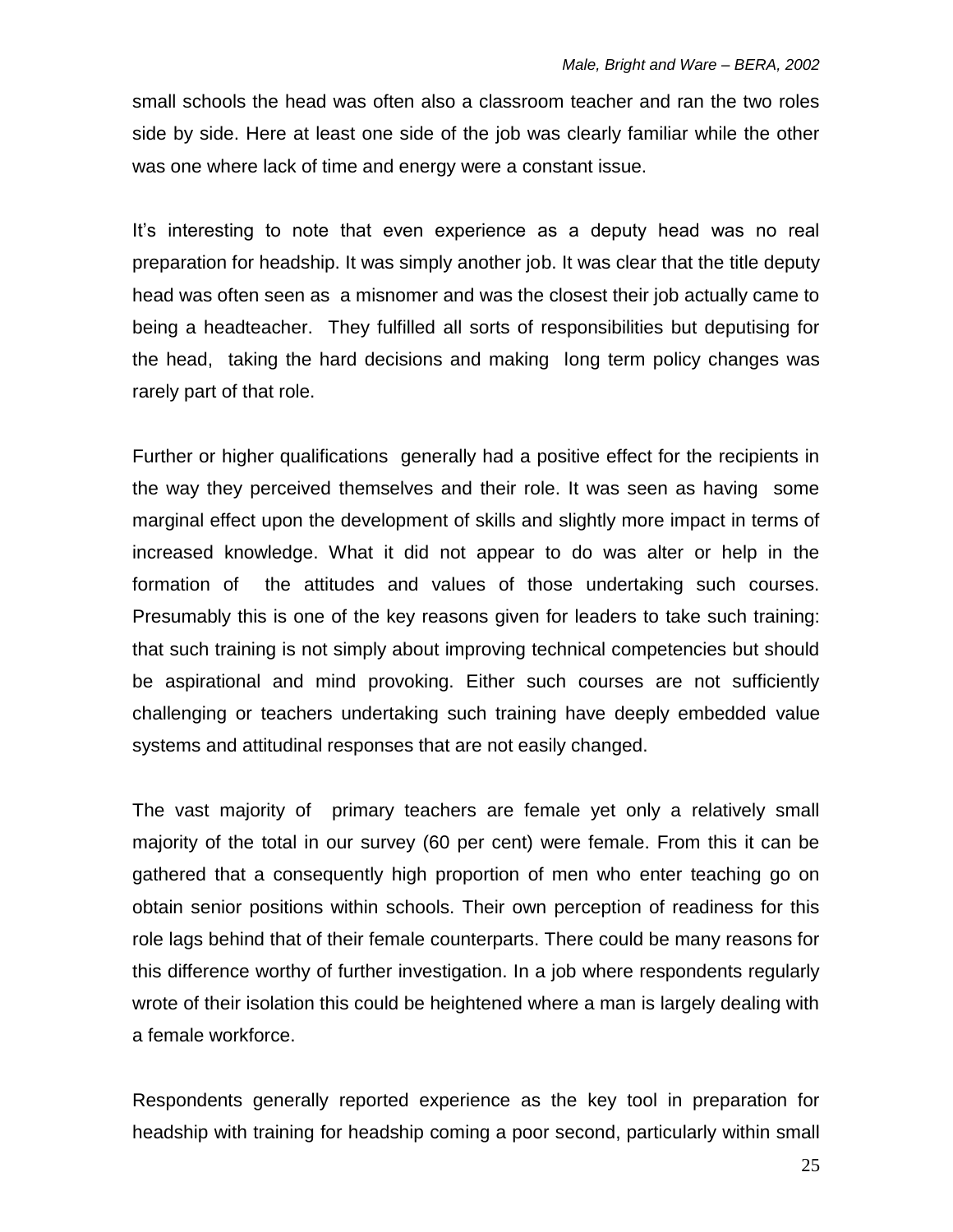primary schools where the relevance of pure management training was questioned. The new head in a small primary school typically came across as someone who was swamped with the minutiae of every day decision making and coping with large work loads and insufficient time. In such circumstances they seemed to rely upon a mixture of intuition and common sense to get them through. In larger primary schools previous experience for most heads meant classroom experience and that often left them feeling vulnerable and ill at ease with a new headship as they saw classroom experience largely, and increasingly, irrelevant to their new role. They were caught in the dichotomy of needing to understand curriculum matters while feeling inadequately prepared to handle complex personnel issues and organisational detail.

The needs of primary head teachers of differing size schools was evident. This was most apparent in relation to generic management training. What was requested repeatedly was a bespoke model of support based around mentoring from another more experienced headteacher and far more specific preparation within deputy headship that would help them deal with the realities of headship. The National College for School Leadership appears to be addressing these issues with their emphasis on leadership through innovative training programmes such as the 'New Visions for Early Headship' which is geared toward experiential training and the need for colleagues to support each other in what is a difficult and challenging role.

#### *Special*

The findings demonstrate the need for a differentiated programme of training and development which recognises the particular needs of headteachers from special schools. Their declared need for the opportunity to develop their technical skills, together with the needs emanating from the 'special' nature of special schools, indicate the desire for differentiation. Advanced interpersonal and intrapersonal skills, particularly in stress management, and the requirement to adopt national policies to the context of their student population are the main differences emerging from the data. Headteachers in special schools, it seems, are need of a reference group of colleagues from similar organisations with whom they can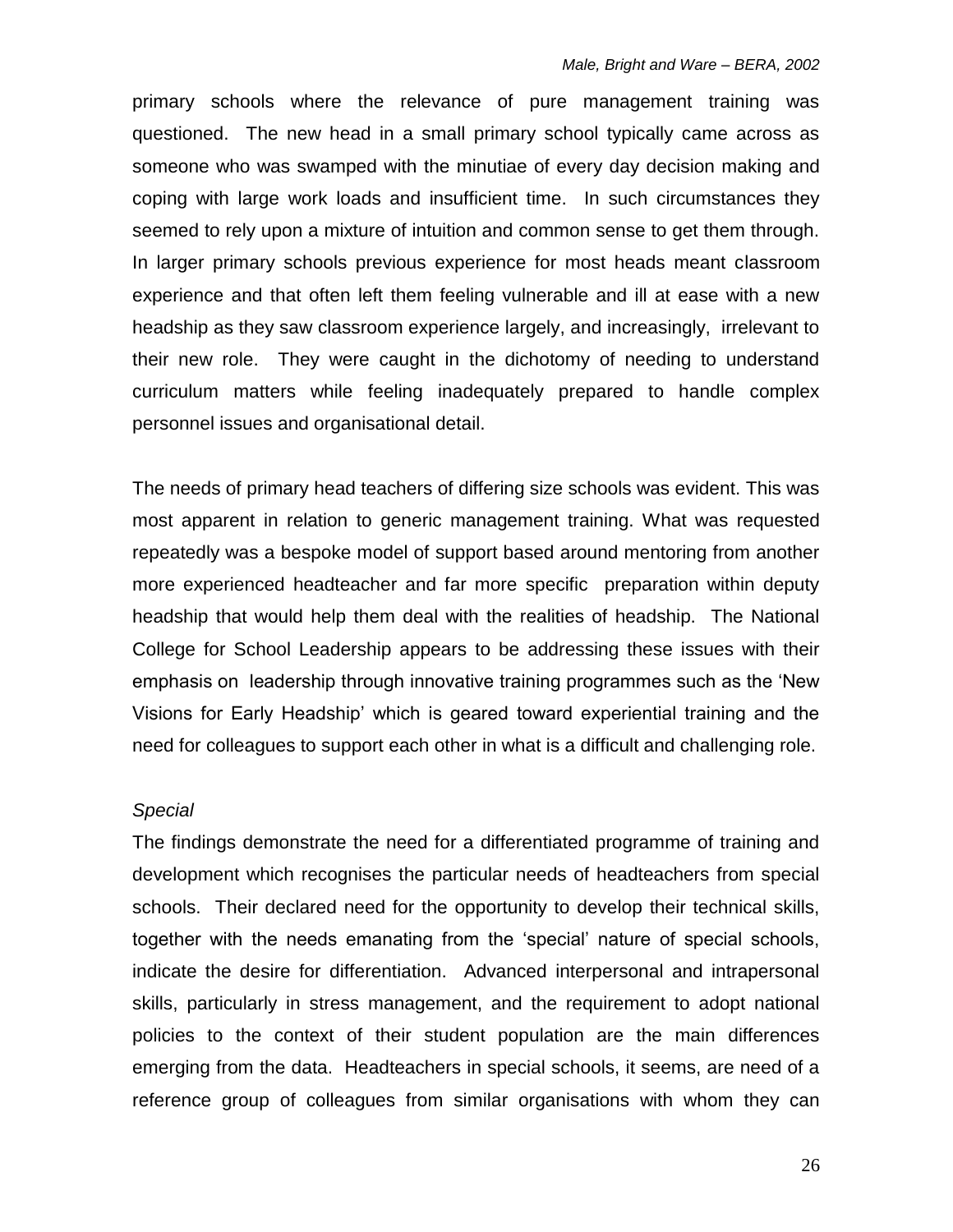exchange ideas and concerns. This is a particualr form of the more general call for mentoring and peer group support that emerges from all respondents in this study.

NOTE

A copy of the questionnaire may be obtained from the first author.

### **References**

Bolam, R. (1986). The first two years of the National Development Centre: A progress report. *School Organisation* 6 (1), 1-16.

Bolam, R. (1997). Management development for headteachers: Retrospect and prospect*. Educational Management and Administration.* 25 (3), 265-283.

Bolam, R., McMahon, A., Pocklington, K. and Weindling, D. (1993). *National evaluation of the headteacher mentoring pilot schemes: A report for the Department for Education*. London: HMSO.

Bullock, A. and Thomas, H. (1997). *Schools at the centre? A study of decentralisation.* London: Routledge.

Bush, T. (1999). Crisis or crossroads? The discipline of educational management in the late 1990s. *Educational Management and Administration 27 (3), 239-252.*

Clerkin, C. (1985). What do primary school headteachers do all day? *School Organisation,* 5 (4), 287-300.

Cohen, l. and Mannion, L. (1994*). Research methods in education (4th Edition).*  London: Routledge*.*

Coulson, A. and Cox, M. (1975). What do deputies do? *Journal of Education*, April (100-103).

Craig, I. (1987). *Primary school management in action*. London: Longman.

Daresh, J. and Male, T. (2000). Crossing the border into school leadership: Experiences of newly appointed British headteachers and American principals. *Educational Management and Administration*. 28 (1), 89-101.

Department of Education and Science (1977). *Ten good schools: A secondary school enquiry.* London: HMSO.

Department for Education and Employment (1998). *Statistics of Education*: *Teachers England and Wales.* London: HMSO.

Department for Education and Skills and National College for School leadership (2002*). NPQH consultation: Proposals to introduce a mandatory requirement for*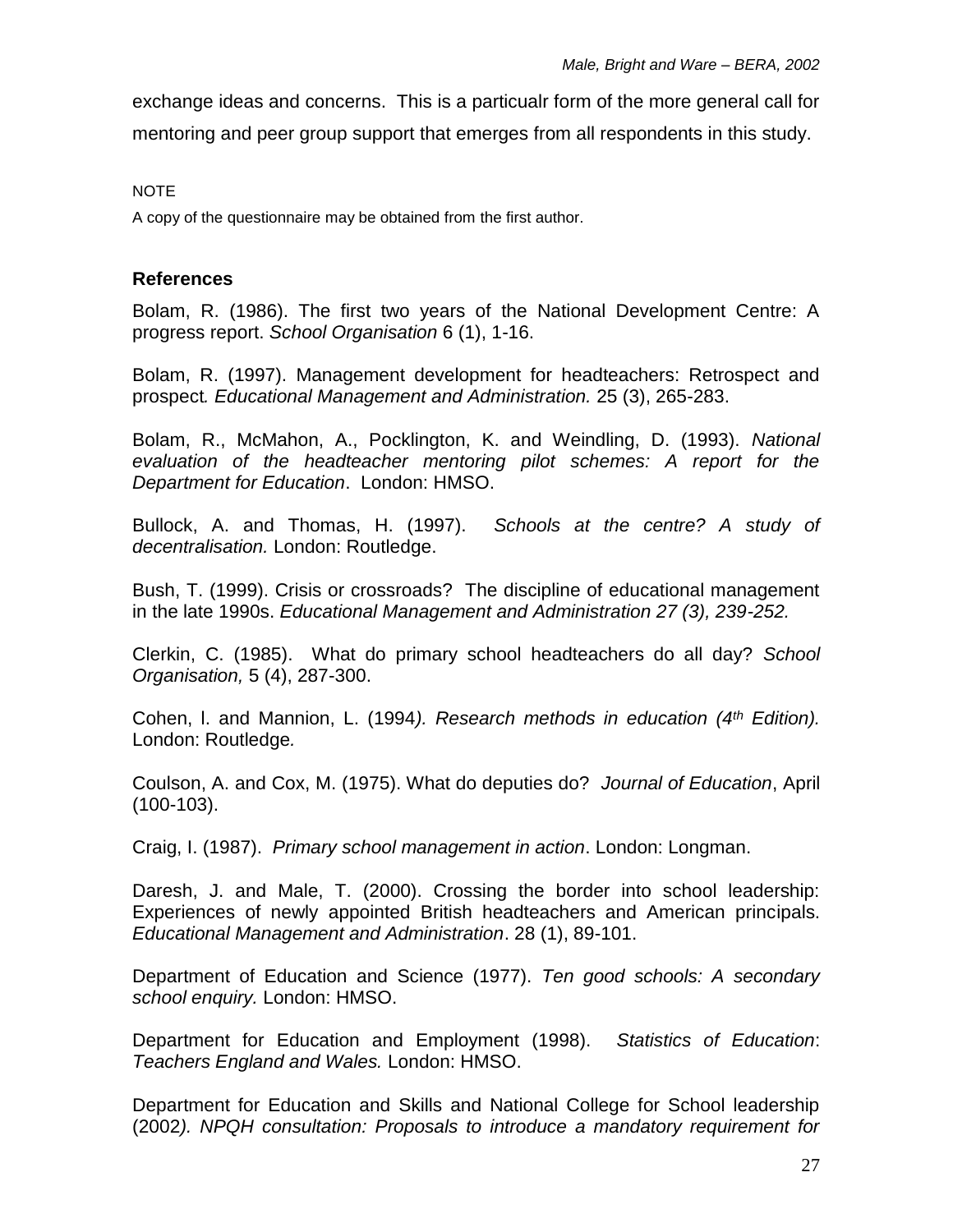*first-time headteachers to hold the National Professional Qualification for Headship (NPQH).* Annesley: DfES Publications.

Duke, D. (1987). *School leadership and instructional improvement*. New York: Random House.

Draper, J. and McMichael, P. (1998). 'Making sense of primary headship: The surprises awaiting new heads'*. School Leadership & Management,* 18 (2), 197- 211.

Earley, P., Evans, J., Collarbone, P., Gold. A. and Halpin, D. (2002). *Research report 336: Establishing the current state of school leadership in England*. Norwich: HMSO.

Gabarro, J. (1987). *The dynamics of taking charge.* Boston: Harvard Business School Press.

Hall, V., Mackay, H. and Morgan, C. (1986)*. Headteachers at work*. Milton Keynes: Open University Press.

Hart, A. (1993). *Principal succession: Establishing leadership in schools.* New York: University of New York Press.

Harvey,C. (1986). How primary school heads spend their time. *Educational Management and Administration*, 14 , 60-68.

House of Commons Select Committee on Education and Employment (1998*). Ninth report: The role of headteachers*. London: HMSO.

Hughes, M. et al (1981). *Professional development provision for senior staff in schools and colleges (Final report).* Department of Social and Administrative Studies in Education, Birmingham University.

James, C and Whiting, D. (1998). Headship? No thanks! *Management in Education*, 12 (2), 12-14.

Jayne, E. (1995). Wither the deputy principal? *Management in Education*. 9 (2) 7- 9.

Jones, A. (1987). *Leadership for tomorrow's schools.* Oxford: Blackwell.

Lomax, P. (1996). Site-based Managers or Educational Leaders? *Management in Education*, 10 (2), 25.

Louis, M. (1980). Surprise and sense-making: What newcomers experience in entering unfamiliar organisational settings. *Administrative Science Quarterly* 25 (2), 226-251.

Male, T. (1996). Making time to manage. *Management in Education* 10 (5),15-16.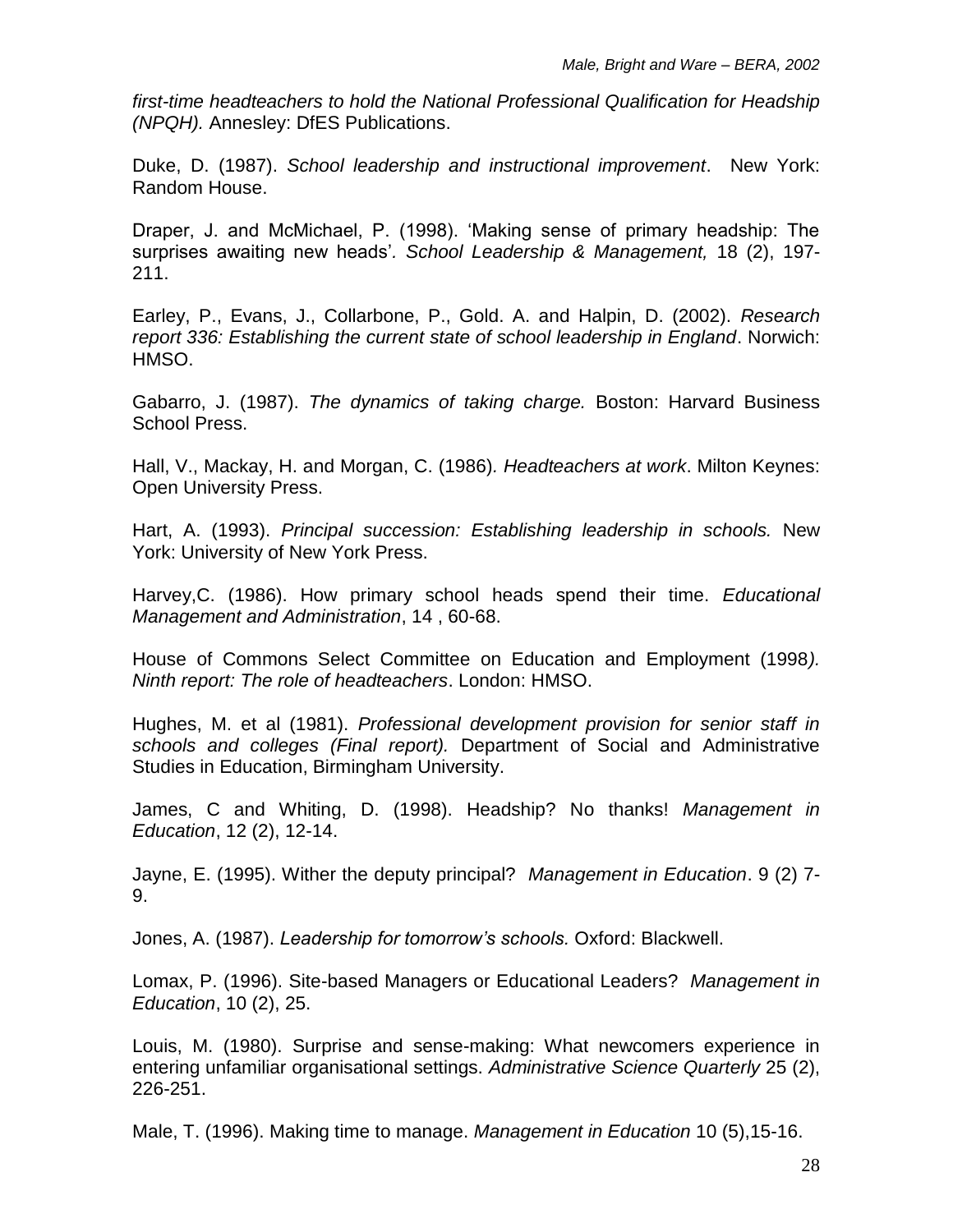Male, T. (1997, March).*A critical review of headteacher professional development in England and Wales*. Paper presented to the annual meeting of the American Educational Research Association, Chicago, USA.

Male, T. (2000, March). *Beginning headship: Findings from a national headteacher survey conducted in 1999.* Paper presented to the quadrennial BEMAS Research Conference, Cambridge, England.

Male, T. (2001) Is the National Professional Qualification for Headship making a difference? *School Leadership and Management,* 21(4), 463-477.

Male, T. and Hvizdak, M. (2000, April). *The effects of pre-service training and experience on preparation for the principalship in England*. Paper presented at the annual meeting of American Educational Research Association, New Orleans.

Male, T. and Male, D. (2001). Special school headteachers' perception of role readiness. *European Journal of Special Needs Education*, 16 (2), 149-166.

Male, T. and Merchant, B. (2000) 'Chief executive or lead professional?' in Stott, K. and Trafford, V. (eds.) *Partnerships: Shaping the future of education*. London: Middlesex University Press, 140-158.

Merton, R. (1963). *Social theory and social structure*. New York: Free Press.

Morgan, C., Hall, V. and Mackay, H. (1983). *The selection of secondary school headteachers.* Milton Keynes: Open University Press.

Office for Standards in Education (2002). *Leadership and management training for headteachers: Report by HMI.* London: Office for Standards in Education.

Purvis, J and Dennison, W. (1993). Primary school deputy headship: Has ERA and LMS changed the job? *Education 3-13.* June, 15-21.

School Management Task Force (1990). *Developing school management: The way forward.* London: HMSO.

Shipton, J. and Male, (1998). Deputy headteachers and the NPQH. *Management in Education*, 12 (3).

Southworth, G. (1995). *Talking heads: Voices of experience*. Cambridge: Cambridge Institute of Education.

Webb, R. and Vulliamy, G. (1995). The changing role of the primary school deputy headteacher. *School Organisation*. 15 (1), 53-63.

Weindling, D. (2000, April). *Stages of headship: A longitudinal study of the principalship*. Paper presented at the annual meeting of the American Educational Research Association, New Orleans, LA.